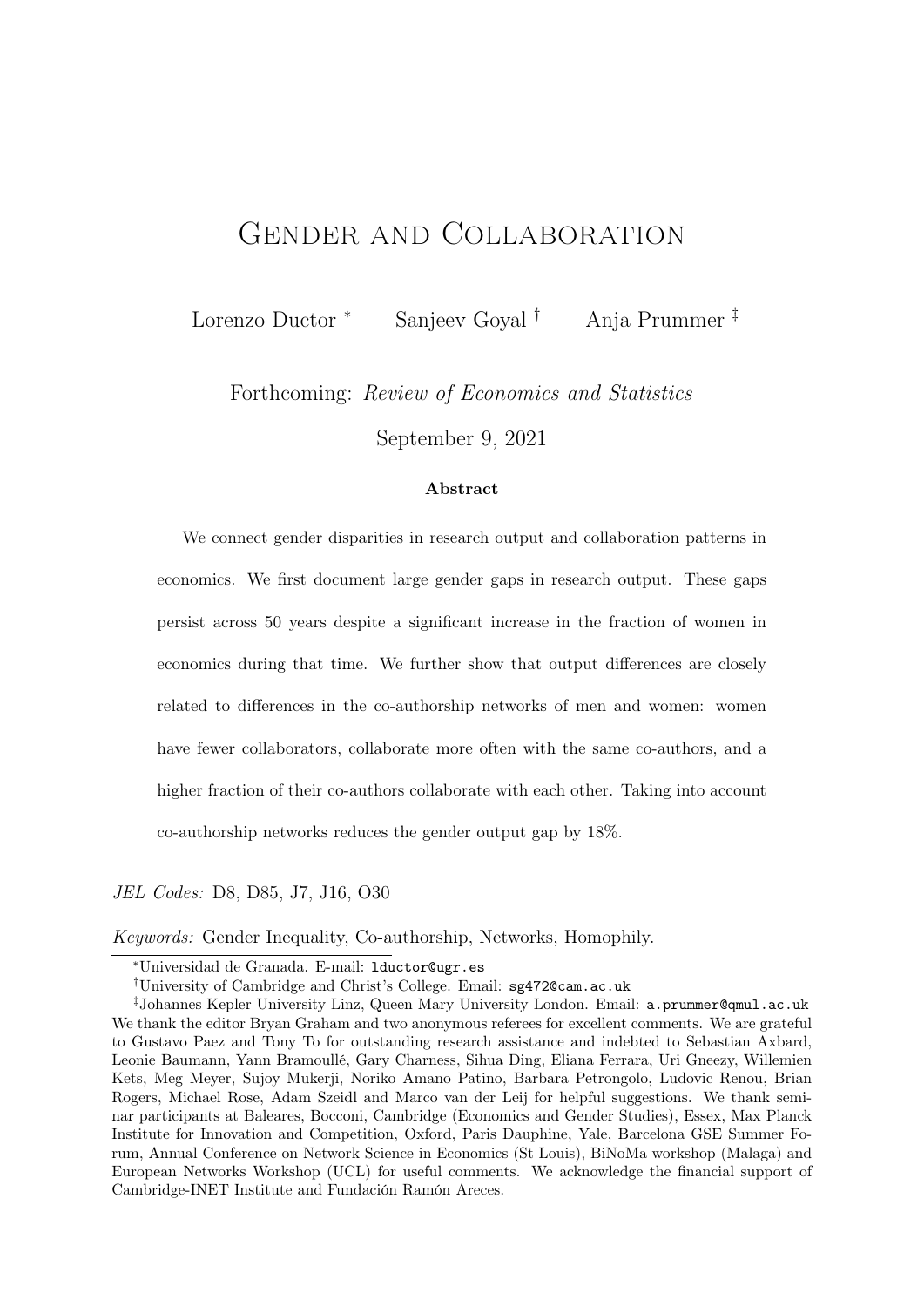### 1 Introduction

Gender disparities in the workplace have attracted considerable attention in recent years. We document gender disparities in research output and connect them to differences in collaboration patterns in economics, using data over the period 1970 to 2017.

We first show that women on average produce  $20\%$  fewer articles,  $43\%$  fewer publications in the leading five general interest journals (Top 5) and more broadly, 44% less quality weighted research output than men. This quality weighted output gap remains large – around 27% –even after we control for experience and choice of field (and other observables). Remarkably, this gap is stable even though economics has undergone a fundamental change: the number of authors grew dramatically, which is accompanied by an increase in the number of journals and articles published. This transformation is concomitant with a substantial increase of women in the profession: while women represented fewer than 5% of authors in 1970, their share rose to almost 30% in 2017.

Research is very much a collaborative activity: individuals discuss ideas with each other, present work to colleagues and use the feedback to improve the quality of their work, and they increasingly co-author with others. This leads us to examine the role of networks of co-authorship and how they relate to the gender output gap. In a recent paper, [Lindenlaub and Prummer](#page-24-0) [\(2021\)](#page-24-0) develop a theoretical model to study the interplay between different network features and their impact on labor market outcomes.<sup>[1](#page-1-0)</sup> They argue that greater connections facilitate access to new ideas, while a higher overlap among connections (higher clustering) and repeated interaction (higher strength of ties) raises peer pressure and trust. These theoretical findings motivate an empirical investigation of

<span id="page-1-0"></span><sup>1</sup>Their paper builds on work on the role of social structure in shaping the diffusion of ideas and in the sustenance of social norms, see e.g., [Coleman, Katz, and Menzel](#page-24-1) [\(1966\)](#page-24-1), [Coleman](#page-24-2) [\(1988\)](#page-24-2), [Granovetter](#page-24-3) [\(1973\)](#page-24-3).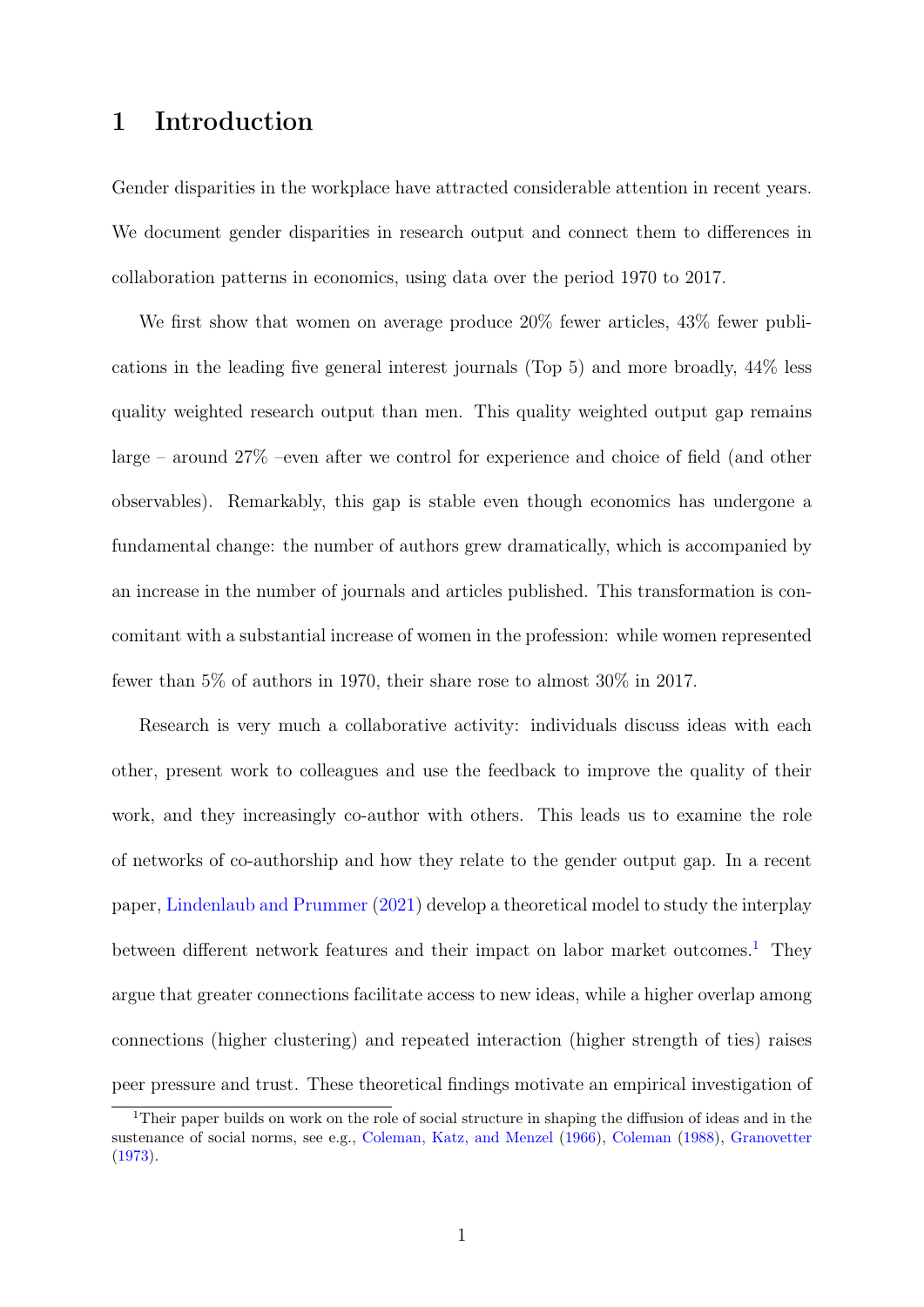network differences between men and women.

We find that, on average, women have  $14\%$  fewer connections – degree – than men, controlling for experience, choice of fields, and other observables. Similarly, women have a higher overlap among connections: their clustering coefficient is 6% higher than that for men. Women also tend to work more with the same co-authors: their strength of ties is 7% higher than men.

These network differences between men and women are closely correlated with research output. Indeed, once we control for network differences, the quality weighted gender output gap drops by 18%, while the gender gap in Top 5 publications is reduced by 20%.

Going one step beyond network patterns of collaboration, we turn to co-authors' characteristics. Women co-author with more experienced authors at each stage of their career compared to men. Despite being more senior, women's co-authors have slightly lower past output. We show that, once again, women exhibit collaboration patterns that are correlated with lower output: having a co-author with higher past output correlates with higher output, while having a co-author with more experience relates to lower output.

Overall, these gender disparities are striking and we are led to wonder if they are specific to economics. This leads us to study patterns of output and networks in sociology. We study the period 1963 to 1999. We find that, in sociology, the share of women is consistently higher than in economics: it rises to 42% by the end of our sample period. Sociology exhibits the same qualitative, but quantitatively smaller, gender disparities in output and collaboration patterns. Remarkably, the gender output gap vanishes once we control for differences in collaboration networks, emphasising the importance of coauthorship patterns.

To summarize, we document that the differences in collaboration patterns between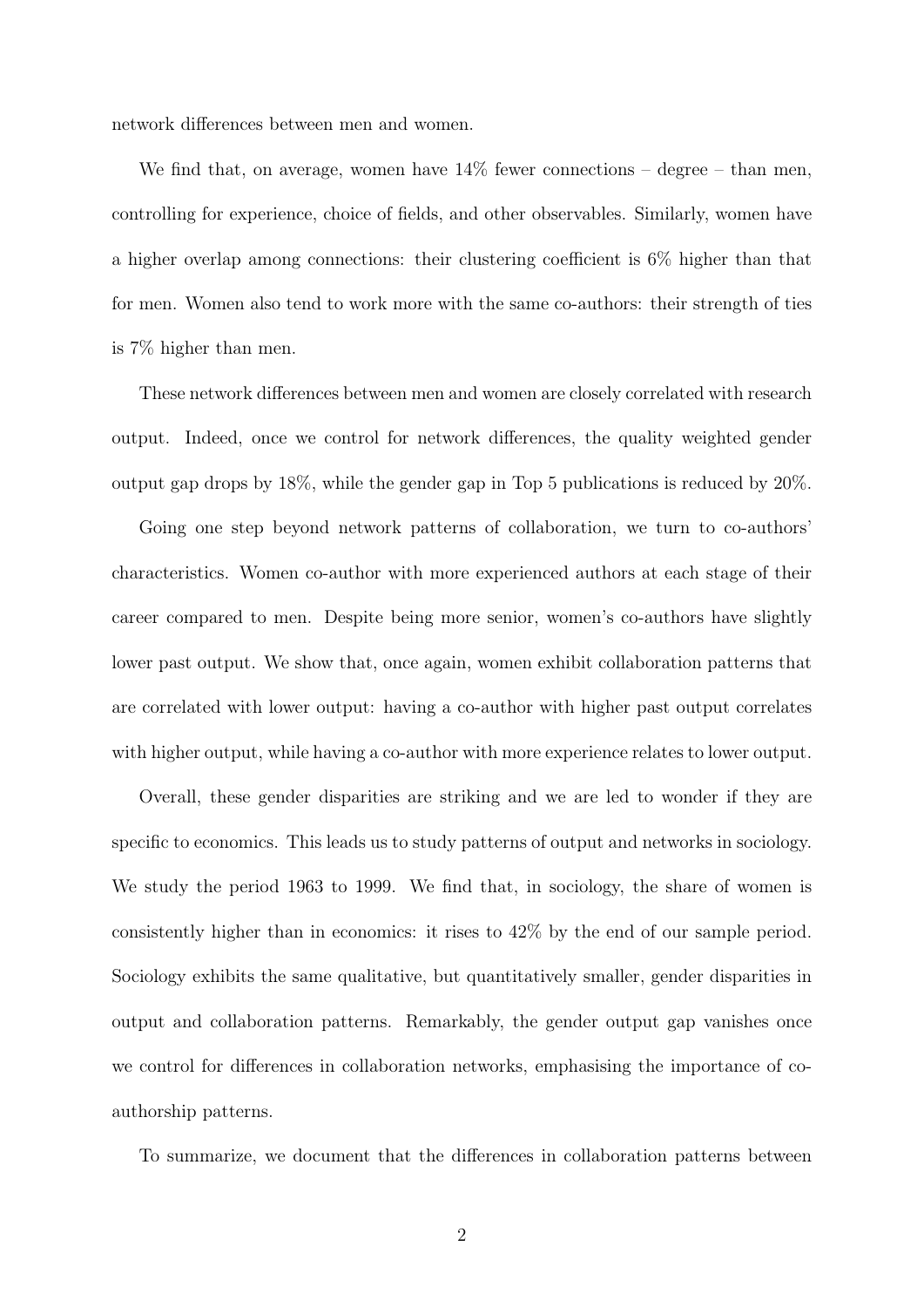men and women are pronounced and remarkably persistent in economics; this is true, though, to a smaller extent in sociology. We provide novel evidence highlighting these disparities, with further data being required (such as information on family constraints) to analyse their sources and to derive policy implications.

Related Literature There is a small body of empirical work on gender differences in economics, see e.g., [Boschini and Sjögren](#page-24-4) [\(2007\)](#page-24-4), [McDowell, Singell, and Stater](#page-24-5) [\(2006\)](#page-24-5), [Sarsons, Gërxhani, Reuben, and Schram](#page-25-0) [\(2021\)](#page-25-0), [Wu](#page-25-1) [\(2018\)](#page-25-1), [Hengel](#page-24-6) [\(2016\)](#page-24-6), [Chari and](#page-24-7) [Goldsmith-Pinkham](#page-24-7) [\(2017\)](#page-24-7), [Boring](#page-24-8) [\(2017\)](#page-24-8), [Mengel, Sauermann, and Zölitz](#page-24-9) [\(2019\)](#page-24-9), [Card,](#page-24-10) [DellaVigna, Funk, and Iriberri](#page-24-10) [\(2020\)](#page-24-10) and [Paredes, Paserman, and Pino](#page-25-2) [\(2020\)](#page-25-2). Our contribution is to document a set of facts on the relation between gender, research output and collaboration networks. Specifically, there is some work on gender proportions but, as far as we are aware, the growth in fraction of women in economics research has not been systematically documented; for instance, in [Ginther and Kahn](#page-24-11) [\(2004\)](#page-24-11) the concern is that the share of women admitted to PhDs is stagnating. Their conclusion is that the share of women is relatively constant. This is quite different from our finding on the growth of fraction of women. A possible explanation may lie in the scope of their work: they restrict attention to US data.

The second fact we present, that women have lower research output as compared to men, also appears to be new; the closest paper here is [McDowell, Singell, and Stater](#page-24-5) [\(2006\)](#page-24-5).[2](#page-3-0) They present evidence on lower output of female authors who are members of the American Economic Association. Turning to network statistics, we are the first to document the long term gender based network differences with respect to degree, strength

<span id="page-3-0"></span><sup>2</sup>Our finding on women having lower average output is consistent with the finding of [Larivière, Ni,](#page-24-12) [Gingras, Cronin, and Sugimoto](#page-24-12) [\(2013\)](#page-24-12), who study articles published in the Web of Science for the period 2008 to 2012.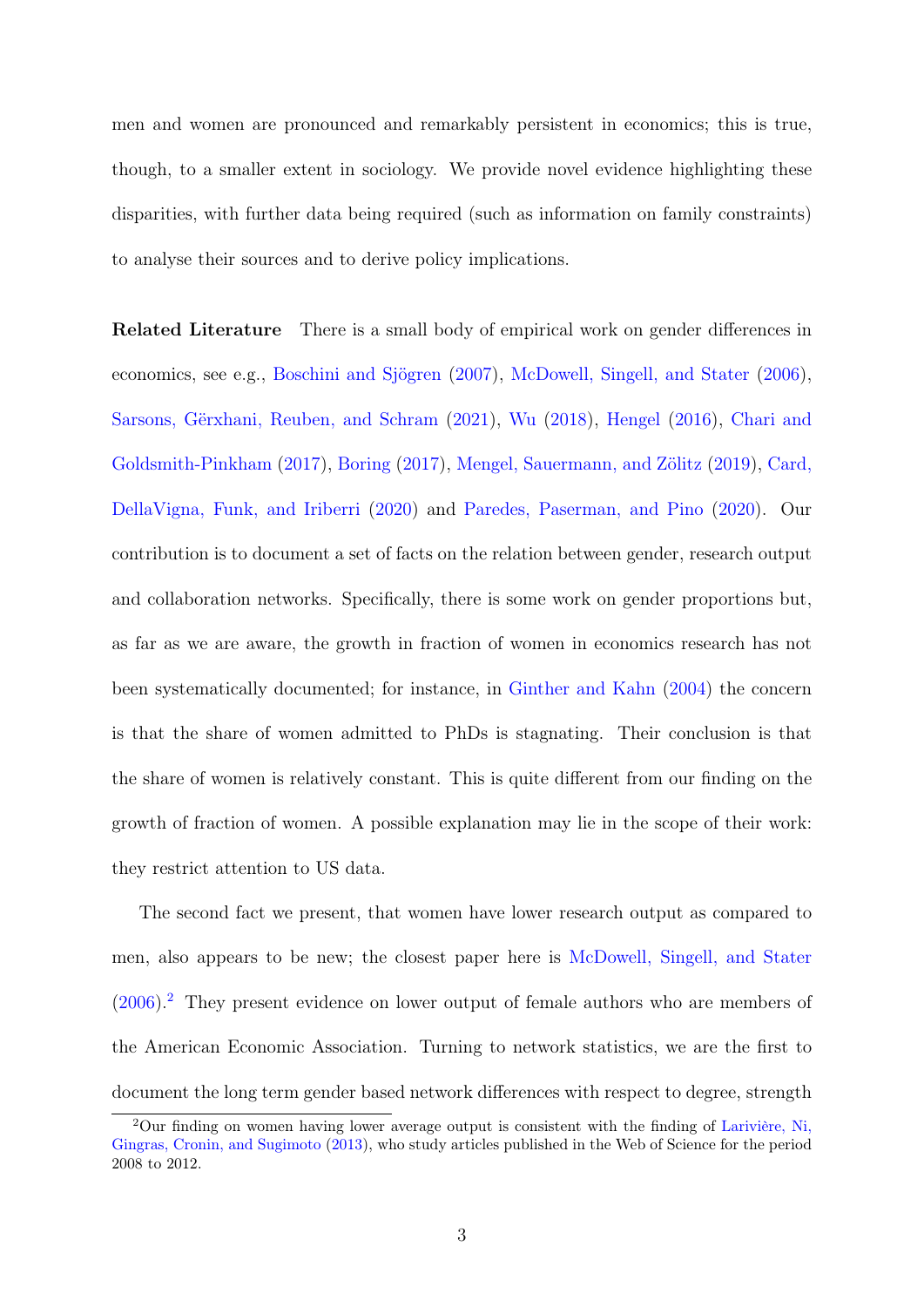and clustering; and to relate these network differences to the gender output gap.<sup>[3](#page-4-0)</sup> For work on degree and clustering in school networks, at the Enron company, and in computer science, see [Lindenlaub and Prummer](#page-24-0) [\(2021\)](#page-24-0). Turning to characteristics of co-authors, our contribution is to present differences in the seniority and past output of co-authors.

The rest of the paper proceeds as follows: Section [2](#page-4-1) lays out the empirical strategy, describes the data and defines the variables. Section [3](#page-11-0) presents our findings for economics. Section [4](#page-21-0) briefly summarizes the evidence from sociology. We conclude in Section [5.](#page-23-0)

### <span id="page-4-1"></span>2 Methodology

We first discuss our empirical strategy to estimate gender differences in output, gender differences in collaboration networks, and the importance of networks in explaining the gender output gap. We then describe our data set and define measures of research output and co-author networks.

### 2.1 Empirical Strategy

We are interested in measuring gender disparities (i) in output and (ii) in co-authorship networks, before (iii) relating collaboration patterns to output. We therefore perform a series of regressions, which we detail in what follows.

A key parameter of interest in each regression is the coefficient of an indicator variable for gender (which equals one if the author is female). We include a number of control variables in all of our regressions. First, we control for experience through career time dummies, which are defined as the number of years since the first publication by the

<span id="page-4-0"></span><sup>3</sup>Contrary to [Boschini and Sjögren](#page-24-4) [\(2007\)](#page-24-4), we find that women co-author a larger share of their publications. [Boschini and Sjögren](#page-24-4) [\(2007\)](#page-24-4) focused on three journals, while we use publications in over 1600 journals, over a period of 47 years.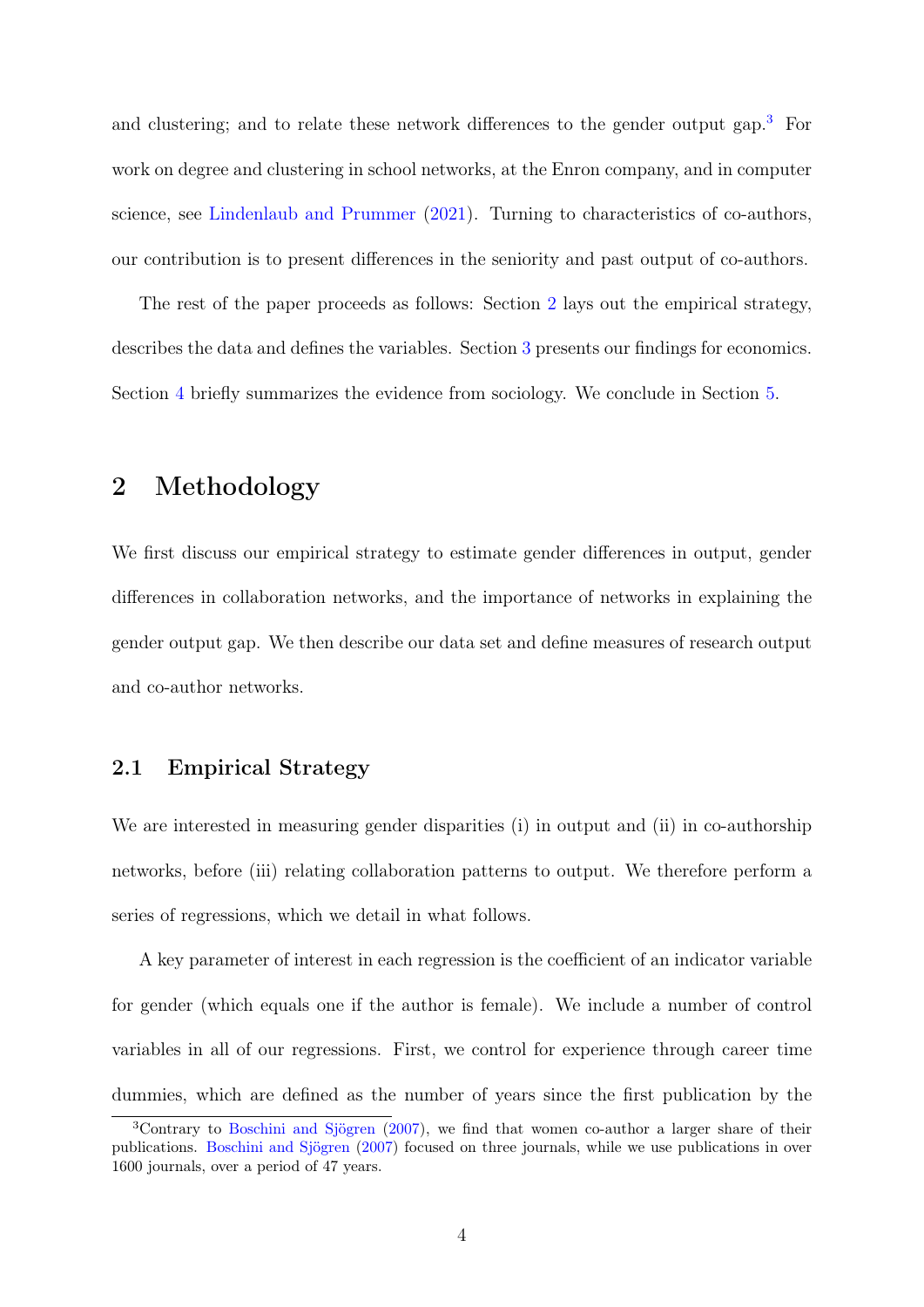author.[4](#page-5-0) We further control for field of research. Following [Fafchamps, Goyal, and](#page-24-13) [van der Leij](#page-24-13) [\(2010\)](#page-24-13), we categorize 19 different fields using the first digit of JEL codes and include a measure of the proportion of publications in each JEL code. These codes capture the fields of specialization of the author. We also include time fixed effects to account for time trends. We denote the set of controls, including a constant, by  $x_{it}$  for author *i* at time *t*. Research output is denoted by  $q_{it}$ , network measures by  $z_{it}$ ; these measures will be defined in Section [2.2.](#page-7-0) Standard errors are clustered at the author level as both research output and network measures are correlated over time. We use Pooled OLS (POLS) as our baseline estimation, but also estimate a variety of other models to ensure robustness.<sup>[5](#page-5-1)</sup>

We start with the gender output gap in research and collaboration patterns:

<span id="page-5-4"></span><span id="page-5-3"></span>
$$
q_{it} = \rho F_i + x_{it}\beta + \varepsilon_{it} \tag{1a}
$$

$$
z_{it} = \rho F_i + x_{it}\beta + \theta Dz_{it} + \varepsilon_{it},\tag{1b}
$$

where  $F_i$ , an indicator for being female, is our main variable of interest. As network measures are not defined for the entire sample, see details in Section [2.2,](#page-7-0) we replace missing values of each network variable with zeroes and add an indicator,  $Dz_{it}$ , to keep track of whether the network variable was undefined.<sup>[6](#page-5-2)</sup>

We study the association between the network differences and research output. For this purpose, we consider the output model proposed in [Ductor, Fafchamps, Goyal, and](#page-24-14)

<span id="page-5-0"></span><sup>&</sup>lt;sup>4</sup>[While the Ph.D. graduation date is arguably a better proxy for experience, since the timing of the](#page-24-14) [first publication may differ across gender, we refrain from doing so as gathering this information for over](#page-24-14) [367,000 authors is prohibitively costly.](#page-24-14)

<span id="page-5-1"></span><sup>&</sup>lt;sup>5</sup>[We further consider a random effect model, a correlated random effect model, and a negative binomial](#page-24-14) [model; the results, presented in the Supplementary Appendix, show that our results are robust to all](#page-24-14) [model specifications.](#page-24-14)

<span id="page-5-2"></span><sup>6</sup>[Our results are robust to samples for which we omit observations with undefined values. This](#page-24-14) [approach allows us to keep the sample as large as possible, using all the information available.](#page-24-14)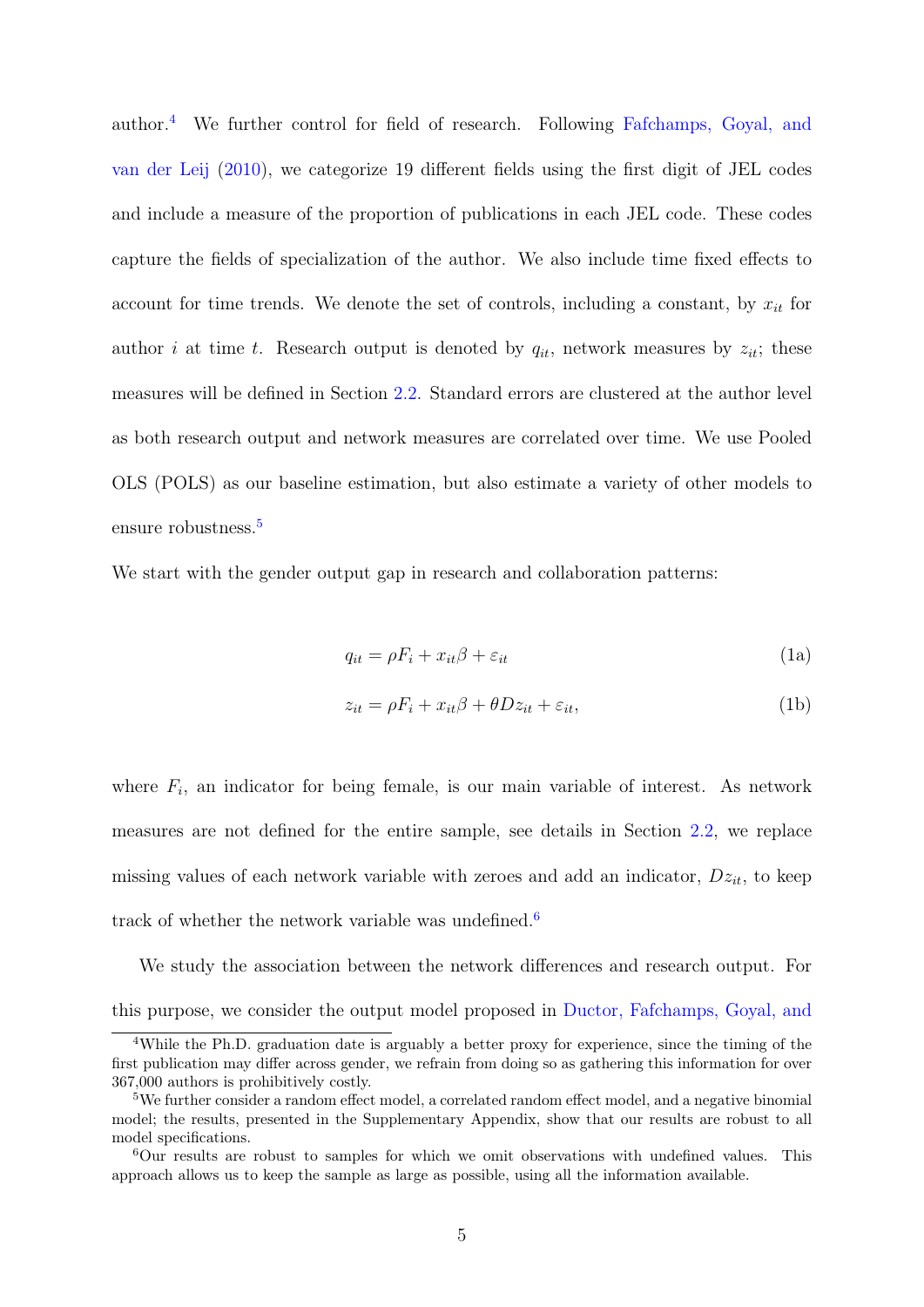[van der Leij](#page-24-14) [\(2014\)](#page-24-14). Specifically, we first estimate a baseline model, where the dependent variable is the accumulated output from  $t-4$  to  $t$ ,  $q_{it}$ . We focus on a five year time frame as it is well known that there are long lags in publication [\(Ellison,](#page-24-15)  $2002$ ).<sup>[7](#page-6-0)</sup> We therefore need a reasonable time window over which to consider research output: this motivates our five-year window for our output and network measures.<sup>[8](#page-6-1)</sup>

In addition to experience and field, we control for past output, the accumulated output from first publication until  $t - 5$ . The new vector of controls is denoted by  $x'_{it}$ .

<span id="page-6-2"></span>
$$
q_{it} = \rho F_i + x_{it}' \beta + \varepsilon_{it}.
$$
\n<sup>(2)</sup>

We add a lagged network variable –  $z_{it-5}$  – to model [\(2\)](#page-6-2) to investigate the association between the gender output gap and collaboration patterns. The lagged network variables are constructed using the collaborations from  $t-9$  to  $t-5$ . As for model [\(1b\)](#page-5-3), we replace missing values of each network variable with zeroes and add an indicator,  $Dz_{it-5}$ , to keep track of whether the network variable was undefined.

<span id="page-6-3"></span>
$$
q_{it} = \rho F_i + \theta_1 z_{it-5} + \theta_2 D z_{it-5} + x'_{it} \beta + \varepsilon_{it}.
$$
\n
$$
\tag{3}
$$

A comparison of coefficients on the gender dummy between models [\(2\)](#page-6-2) and [\(3\)](#page-6-3) captures the importance of collaboration networks for gender disparities in output.

<span id="page-6-1"></span><span id="page-6-0"></span><sup>7</sup>Moreover, as we will show, the average number of papers per author is small: 0.68 papers per year.

<sup>&</sup>lt;sup>8</sup>We have also considered three and ten-year windows. Our results are robust to alternative time intervals, see the Supplementary Appendix.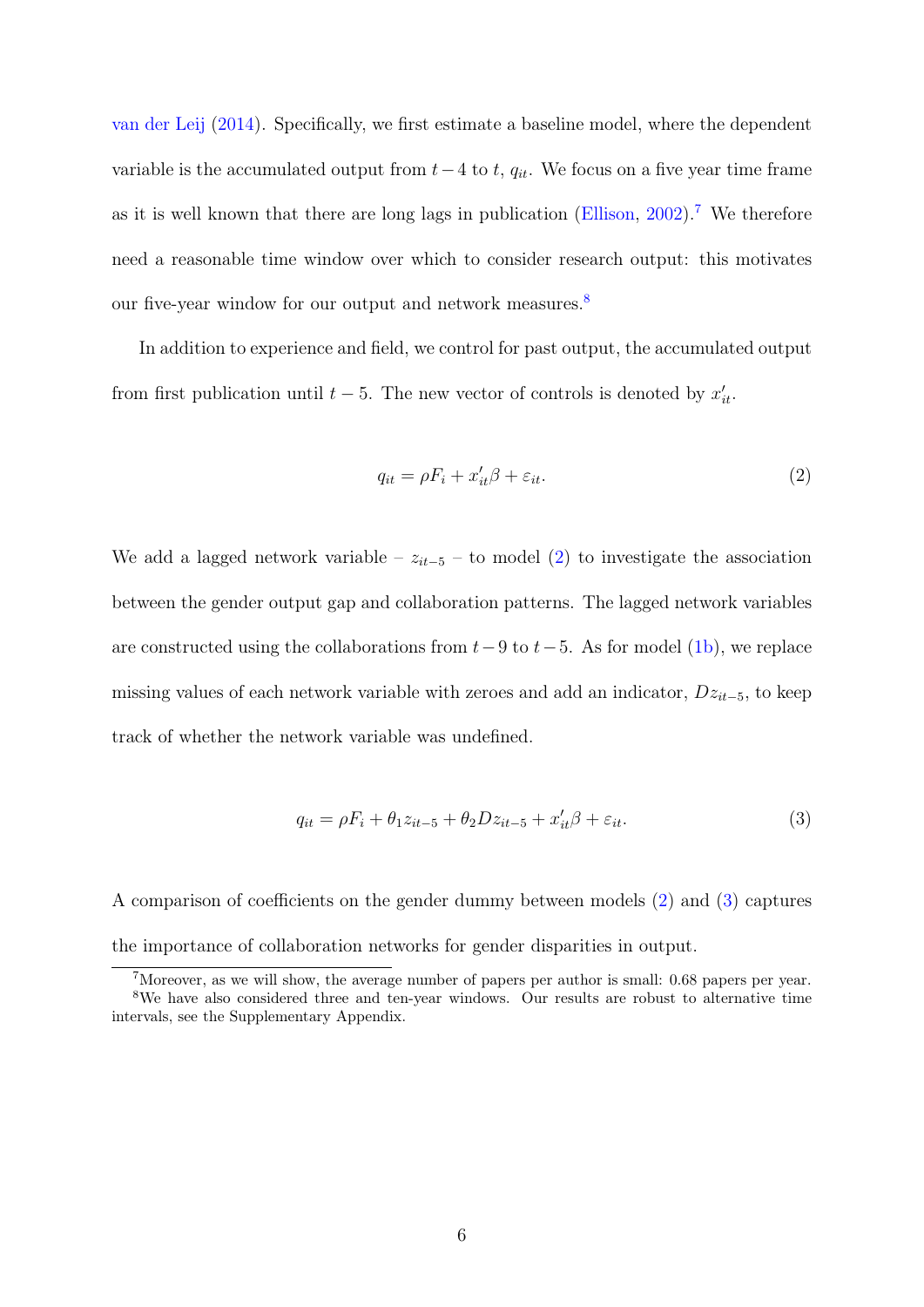#### <span id="page-7-0"></span>2.2 Data

Data Description Our main data is drawn from the EconLit database, a bibliography of journals in economics compiled by the editors of the Journal of Economic Literature. The database provides information on 921,976 articles published between 1970 and 2017, in 1[9](#page-7-1)90 journals. We do not cover working papers and work published in books.<sup>9</sup> For further information on the journals included, see [https://www.aeaweb.org/econlit/](https://www.aeaweb.org/econlit/journal_list.php) [journal\\_list.php](https://www.aeaweb.org/econlit/journal_list.php).

Each article registered in the EconLit has information about the journal (including name of the journal, volume, and issue), title, the last and first name of each author, affiliations of each author and JEL codes.<sup>[10](#page-7-2)</sup> Authors are identified by their first and last name, as in [Goyal, Van Der Leij, and Moraga-González](#page-24-16) [\(2006\)](#page-24-16). Using information about all the articles published by an author in our sample period, 1970-2017, we construct a panel that starts for each individual with their first publication and extends to the last observed publication of the author (or to 2017).

To calculate a time-varying impact factor for journals, we supplement the EconLit data with citations and references from the Web of Science (hereafter, WoS) (Clarivate Analytics, 2018). For this latter exercise, we focus on the 100 most established journals in economics according to IDEAS/RePEc, see also [Ductor, Goyal, v. der Leij, and Paez](#page-24-17)  $(2020)^{11}$  $(2020)^{11}$  $(2020)^{11}$  $(2020)^{11}$  The citation and reference data set includes information on 275, 670 articles and the number of citations they received yearly until 2017.

<span id="page-7-1"></span>We identify the gender of an author using their first names and *gender-api.com*, a

<sup>9</sup>EconLit does not report the names of all the authors for articles published by more than three authors before 1999; therefore, we exclude these articles from the analysis for the period 1970-1999. Articles published by four or more authors represent 1.6% of all the articles published between 1970- 1999. [Goyal, Van Der Leij, and Moraga-González](#page-24-16) [\(2006\)](#page-24-16) show that the co-authorship network statistics are unaffected when articles with four or more authors are included.

<span id="page-7-2"></span><sup>10</sup>Affiliations are only available for articles published after 1989.

<span id="page-7-3"></span> $11$ More precisely, we take the top 100 journals from the Simple Rank list over all years.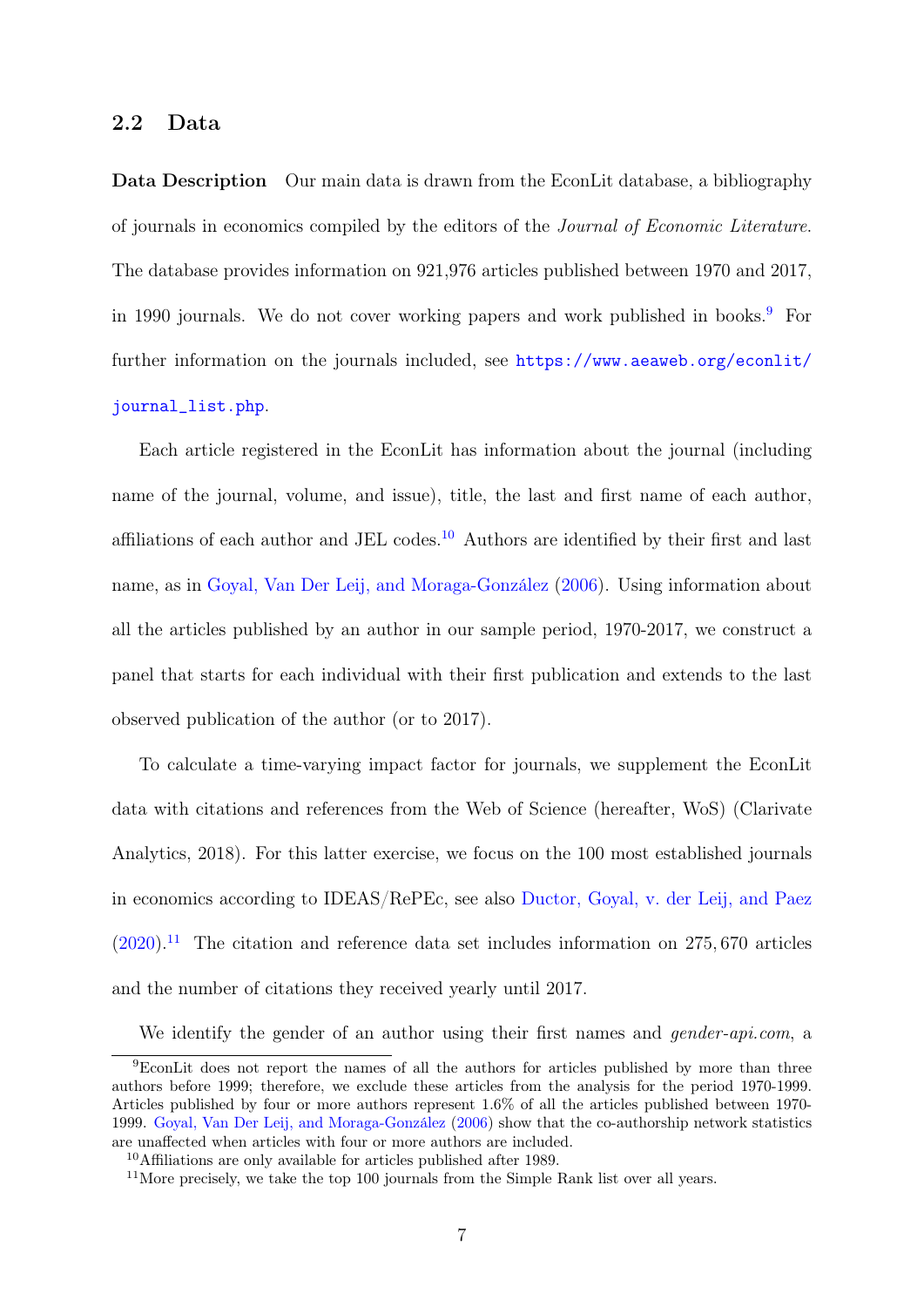source that provides first names and the estimated gender for 201 countries. We identify an author's gender if the author's first name is associated with a single estimated gender in the 201 countries, at least 95% of the time. This allows us to identify the gender of 78% of the authors (367,441 out of 470,309 authors).

Authors with missing gender are not included in the panel data, but are used to obtain our network measures. Put differently, if an author has a co-author, whose gender is not identified, then we still take into account that this co-author exists, rather than dropping him from the sample entirely.

To make meaningful comparisons on output, we focus on authors who are active for a significant period of time. This leads us to restrict attention to authors who are present for at least 5 years after their first publication. This means that every author in our sample has a first paper (which is when they make their appearance in the data set) and then at least one more paper published five or more years after the first paper. This rules out a large fraction of authors: 60% of the authors in EconLit only publish one article during the sample period.

Definition of Variables We first introduce our measures of research output, before defining the network measures.

Research Output: It is natural to start with the count of publications of author i during the period  $t - 4$  to t. However, not all articles are of equal standing. In order to take quality into account, we first consider publications in the leading five general interest journals, the Top 5 journals. In this case, an author i at time t produces  $q_{it}^{\text{Top5}}$ , which is the number of publications in the Top 5 journals during the period  $t - 4$  to t.

Top 5 journals cover only a small set of publications. In our sample, only 7% of the authors (7,399 authors) publish at least one top 5 article in their career. Therefore,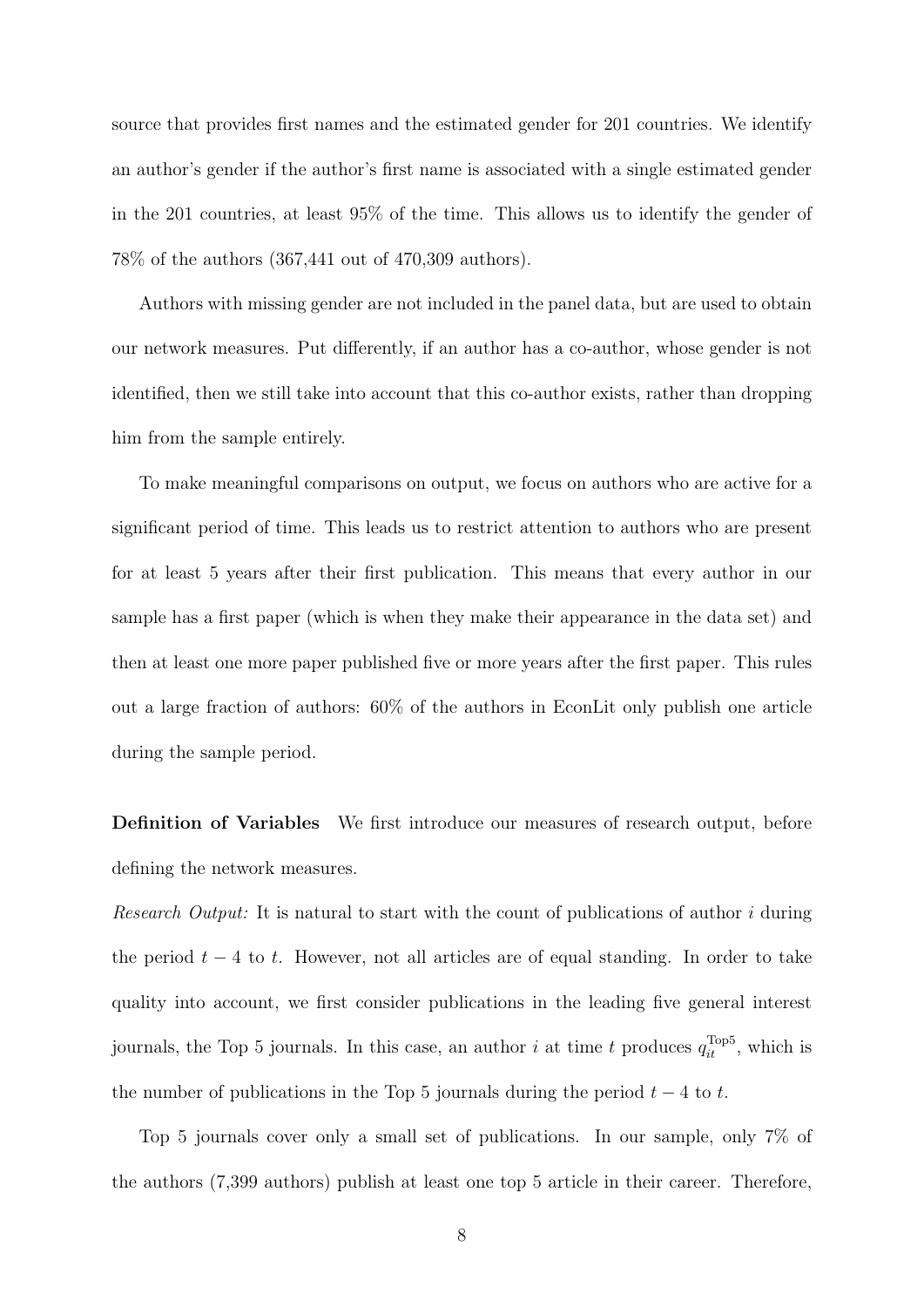we consider a broader measure that takes into account other publications as well. We define the quality-weighted research output of an author  $i$  at time  $t$  as the number of publications during the period  $t - 4$  to t, weighted by time-varying journal quality and discounted by the number of co-authors:

$$
Q_{it} = \sum_{p=1}^{P_{it}} \frac{\text{AIS}_p}{\# \text{ of authors}_p},
$$

where  $p$  denotes a publication,  $P_{it}$  is the total number of articles published by author  $i$ from  $t - 4$  to t and  $AIS_p$  denotes the article influence score.

Research output is discounted by the number of authors on paper  $p$ , since we want to analyze differences in output not driven by disparities in co-authorship, such as differential numbers of co-authors per paper across gender. $^{12}$  $^{12}$  $^{12}$ 

The article influence score,  $\text{AIS}_p$ , is a measure of the journal quality in which the article p was published. We follow [Ductor, Goyal, v. der Leij, and Paez](#page-24-17) [\(2020\)](#page-24-17) and use a dataset of 100 journals in economics, from the Web of Science, that contains information on citations and references. This allows us to define a citation matrix which changes over time. In this matrix, each cell jk corresponds to the fraction of articles in journal j in year t that refer to articles published in journal k between years  $t-1$  to  $t-6$ .<sup>[13](#page-9-1)</sup> Based on this definition, we calculate  $c_{jk,t}$ , which is the number of articles in journal j that cite journal k in year t. Let  $s_{jt} = \sum_k c_{jk,t}$  be the total number of citations from articles published in journal  $i$ .

<span id="page-9-0"></span>Following [Bergstrom, West, and Wiseman](#page-24-18) [\(2008\)](#page-24-18), we calculate the eigenfactor of

<sup>&</sup>lt;sup>12</sup>In contrast, for the Top 5 publications, we do not discount by the number of authors on a given paper. The Supplementary Appendix further presents research output measures that do not discount output by the number of authors demonstrating the robustness of our approach.

<span id="page-9-1"></span><sup>&</sup>lt;sup>13</sup>Computing a time-varying impact factor for the 1990 journals listed in EconLit is computationally infeasible as most of these journals are new. Therefore, citations are not easily available.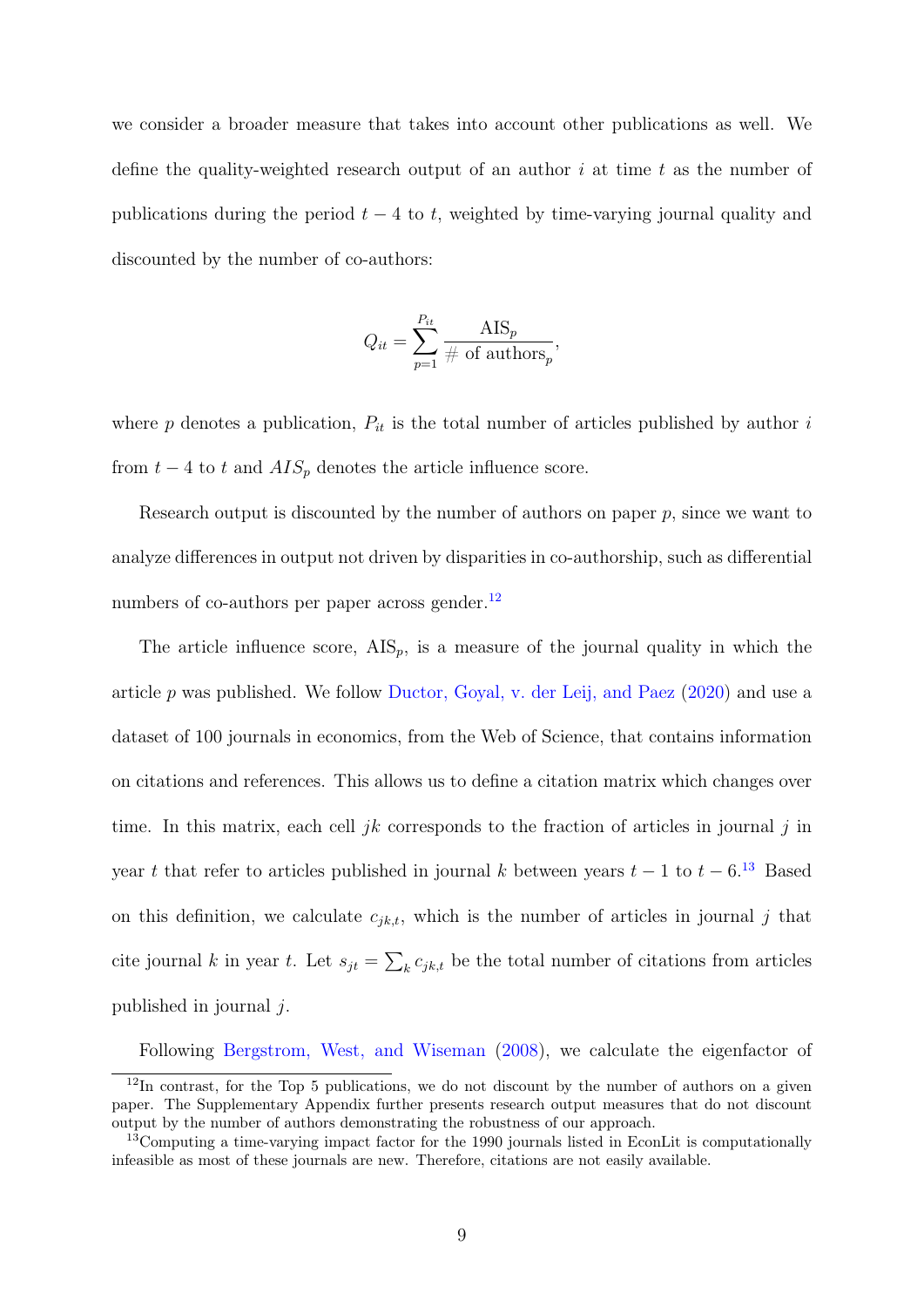journal j in year t,  $EF_{jt}$ , as the solution to

$$
EF_{jt} = \sum_{k \in \mathcal{I}} \frac{c_{jk,t}}{s_{jt}} EF_{kt}.
$$
\n
$$
(4)
$$

The number of citations is influenced by the number of articles a journal publishes. We would like to control for the pure size effect. Denote the number of papers in a journal  $j$ in year t by  $a_{jt}$ . Our measure of journal quality, the article influence score is given by:

$$
AIS_{jt} = \frac{EF_{jt}}{a_{jt}}.\tag{5}
$$

This then allows us to evaluate the quality of publication p in journal j at time t by  $\text{AIS}_p$ .

The advantage of the AIS is that it is time varying, it excludes self-citations, and it considers the influence of the citing journal (see [Bergstrom et al.](#page-24-18) [\(2008\)](#page-24-18) for further discussion on the virtues of  $AIS$ ).<sup>[14](#page-10-0)</sup>

Since the distribution of  $Q_{it}$  is highly right-skewed, we take the log of the output variables plus one. This yields our second output measure,  $q_{it}^{\text{AIS}} = \log(1 + Q_{it})$ .

Network Variables: We construct a network, where two authors  $i$  and  $j$  have a link in the co-authorship network,  $g_{ij,t} = 1$ , if they have at least one joint publication in the period  $t-4$  to t. We consider three network measures: degree, clustering and strength of tie. Whenever the network measure is not defined, we replace it by zero and keep track of the adjustment with an indicator variable. The degree  $d_{it}$  is the number of distinct co-authors in the network over  $t - 4$  to  $t$ :

$$
d_{it} = |j : g_{ij,t} = 1|.
$$

<span id="page-10-0"></span><sup>&</sup>lt;sup>14</sup>The AIS is used in some universities – e.g., the Erasmus University of Rotterdam – to evaluate the research performance of their faculty.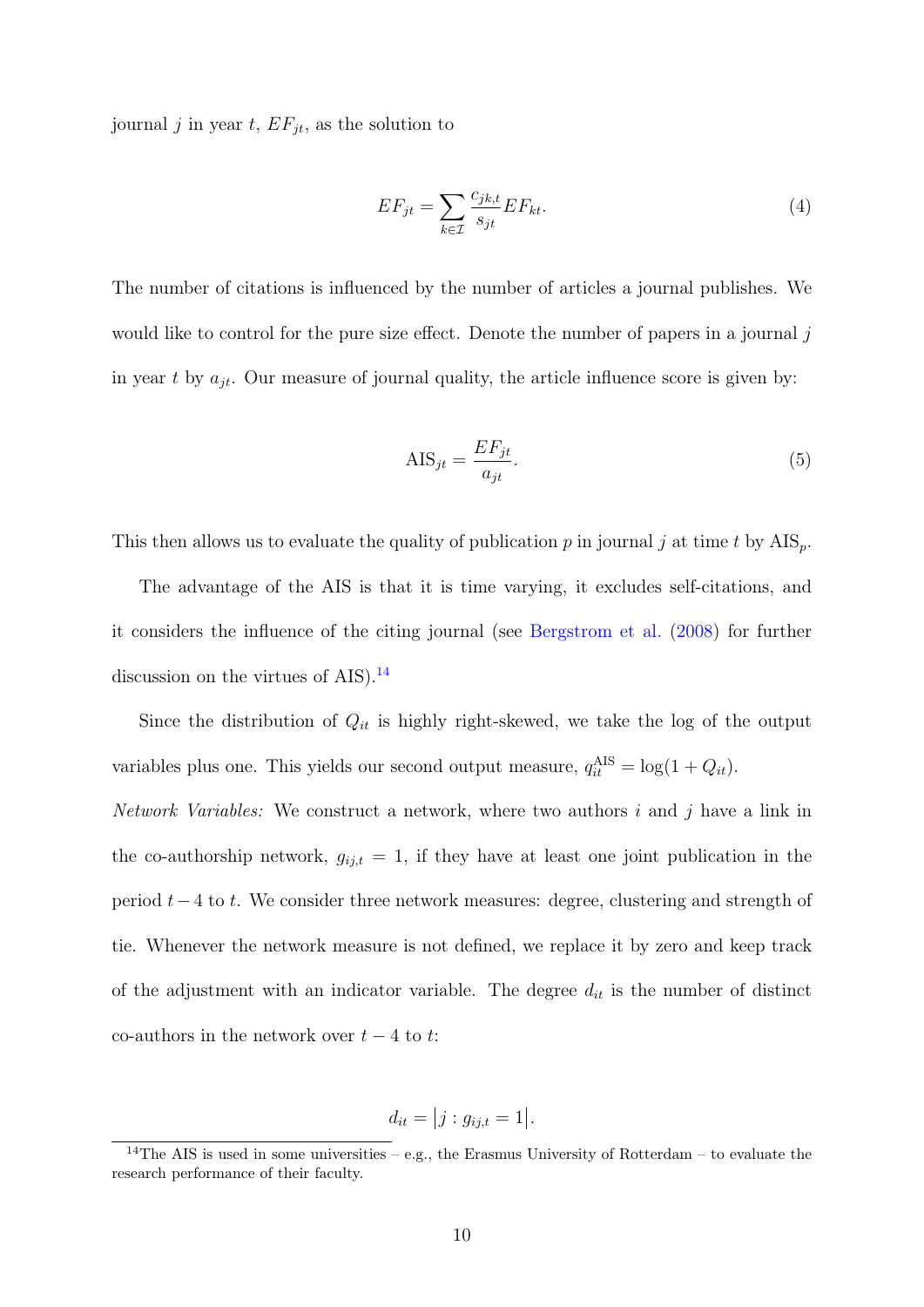If an author does not have publications in  $t-4$  to t, his degree is not defined.

The clustering coefficient measures how many co-authors of an agent are themselves co-authors.

$$
CC_{it} = \frac{\sum_{j \neq i; k \neq j; k \neq i} g_{ij,t} g_{ik,t} g_{jk,t}}{\sum_{j \neq i; k \neq j; k \neq i} g_{ij,t} g_{ik,t}}.
$$

The clustering coefficient is only defined for authors with at least two links.

The strength of ties measures the number of papers written with a co-author. Denote the number of papers written between i and j as  $n_{ij,t}$ . The strength of an author is given by the average strength across all his ties, over the past five years,  $t - 4$  to  $t$ ,  $d_{it}$ ,

$$
s_{it} = \frac{1}{d_{it}} \sum_{j:g_{ij,t}=1} n_{ij,t}.
$$

We further normalise the strength by the number of publications, in order to capture time spent between co-authors. This normalized strength is denoted by  $\overline{s}_{it} = s_{it}/P_{it}$ . Strength is undefined for periods without co-authored publications.

### <span id="page-11-0"></span>3 Findings

We start with the gender output gap, before turning to the gender difference in coauthorship networks. We then connect the two and show that accounting for network differences is associated with a lower gender output gap. Last, we provide a number of robustness checks for our findings.

#### 3.1 Gender and Research Output

Table [1](#page-26-0) presents an overview of the broad empirical trends on journals and articles. The number of journals has grown from 252 in the period 1971-1975 to 1, 474 in 2011-2015,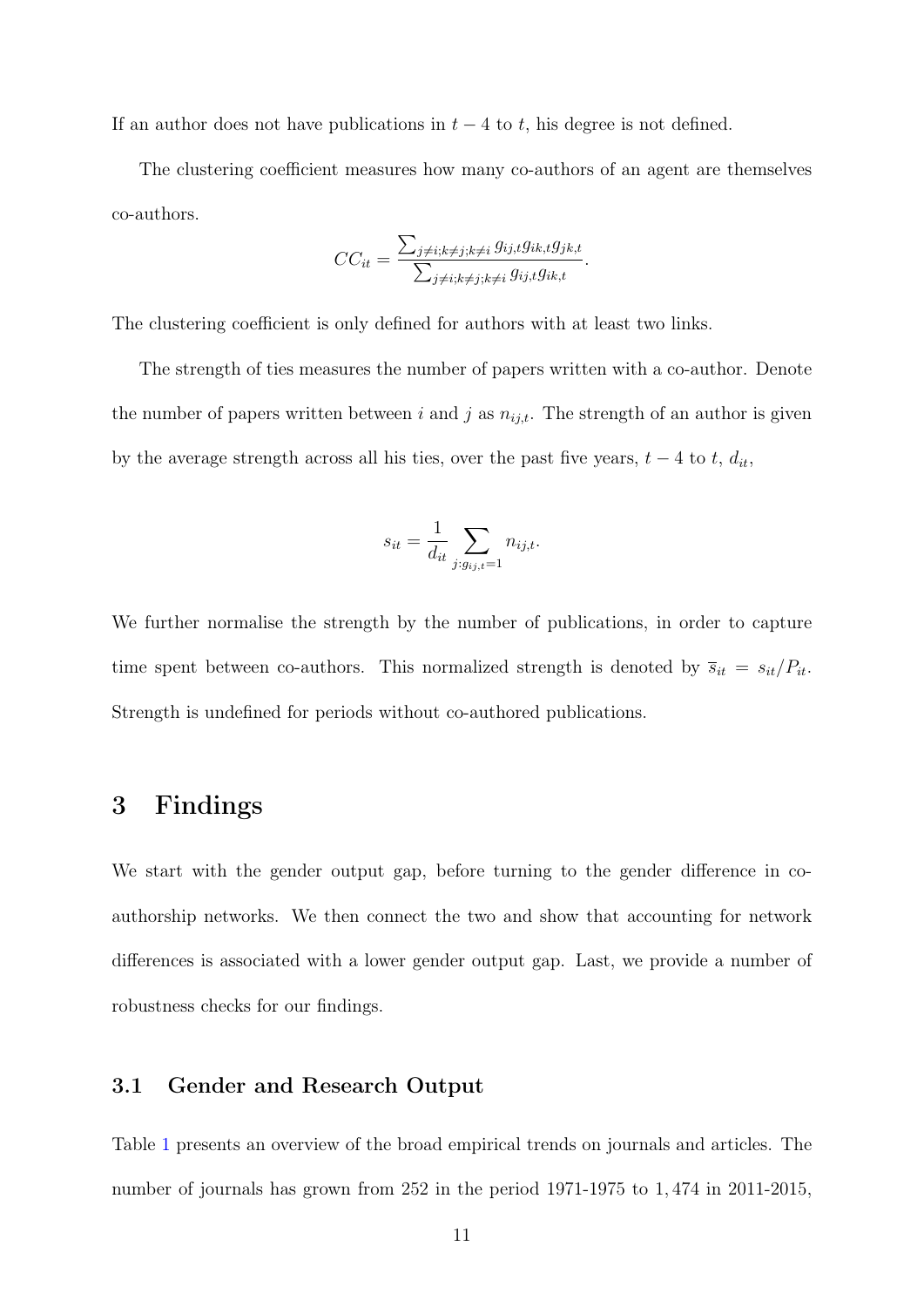while the number of articles has grown from  $28,460$  during the period 1971-1975 to 229, 034, in 2011-2015. This increase is naturally associated with a rise in the number of authors: from 16, 037 in 1971-1975 to 175, 238 in the period 2011-2015.

The growth in the economics research community has been accompanied by a significant increase in the share of women in the economics profession, a finding opposite to what the literature focused on the US has found so far [\(Ginther and Kahn](#page-24-11) [\(2004\)](#page-24-11)). The fraction of female economists has grown from 6% in the period 1971-1975 to 29% in 2011- 2015. Figure [1](#page-26-1) illustrates this development. Despite this increase in the share of women, the gender output gap in the number of publications, using our entire sample, is slightly increasing over time, see column (7) in Table [1.](#page-26-0) This warrants a further exploration of the gender output gap and how it changes over time.

We now restrict attention to authors who are present for at least 5 years after their first publication, the active sample that we consider for the rest of the paper. On average, women produce 20% fewer articles than men over the entire period (column (1), Table [2\)](#page-27-0). To get a first impression of the sources of these gender differences in research output, we examine the role of research field and experience. The observed lower academic performance of women could be explained by women sorting in fields with lower impact or gender differences in experience. We estimate model [\(1a\)](#page-5-4) to document the adjusted gender output gap; the results are presented in column (2) of Table [2.](#page-27-0) Even though the gender gap is slightly reduced by accounting for observables, it remains large at 18%.

Moving beyond averages, we consider variations in the gender gap in publications over time. Figure [2a](#page-28-0) presents the average difference in publications over time. We explore the change in the gender publication gap by estimating model (1) with added interaction terms between gender and year dummy variables, see Figure [2b.](#page-28-0) Figure [2b](#page-28-0) presents the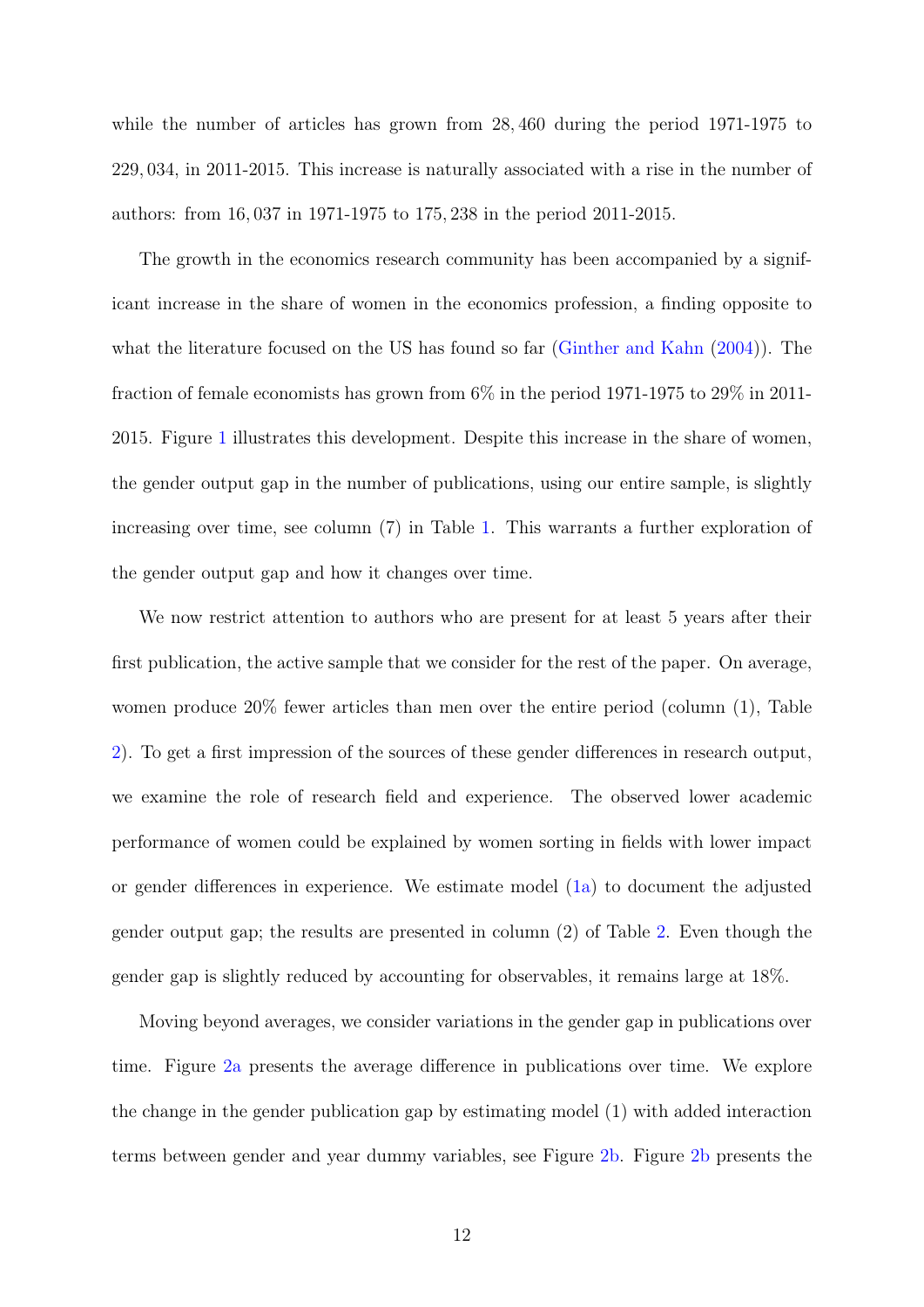coefficients and 95% confidence interval of these interaction terms. All the estimates are relative to the base year 1980. Both Figures [2a](#page-28-0) and [2b](#page-28-0) highlight that the gender publication gap has remained remarkably stable over time, only to increase since 2010. Comparing the adjusted average gender gap in 1980, our first year of data, and 2016, we find an increase in the gap from -0.20 in 1980 to -0.9 in 2016: women publish almost one paper less than men in 2016, which is 23% less than the adjusted average number of publications by men in 2016.[15](#page-13-0)

This finding is puzzling in light of the higher share of women in economics in recent years and so we turn to two research measures that account for quality, Top 5 publications and quality-weighted research output, based on AIS, see Table [2.](#page-27-0) For these measures, the average gender disparity is larger: women publish 43% fewer articles in a Top 5 journal and have a 44% lower quality-weighted research output. Taking into account observables reduces the gender gap to 26% for Top 5 publications and 27% for the quality-weighted research output. Career time and choice of fields matter, but there still remains a large and significant unexplained gap in research output.<sup>[16](#page-13-1)</sup>

The gender gaps for both measures are remarkable stable over time, see Figures [2c](#page-28-0) and [2e.](#page-28-0) To assess more rigorously whether they have changed over time, we add interaction terms between gender and year dummies to our baseline model [\(1a\)](#page-5-4). The results for Top 5 publications and quality-weighted research output, based on AIS are depicted in Figures [2d](#page-28-0) and [2f.](#page-28-0) In contrast to the number of publications, the gender gap has slightly narrowed over time, although it remains pronounced. For the AIS-based research output,

<span id="page-13-0"></span><sup>&</sup>lt;sup>15</sup>We consider 2016 instead of the last year in the sample, 2017, since we do not have all the issues for all the journals in year 2017.

<span id="page-13-1"></span><sup>&</sup>lt;sup>16</sup>Following a suggestion of one of the referees, we considered the effects of allowing a slightly longer window for women, partly as a way to take into account time for child care. The research output of women over 8 years is 4.80 and the research output for a period of 9 years is 5.52. Men's output for a 5 year period is 4.89. This means that women's output over 8 years is lower than men's output over 5 years – the difference is 0.09 (4.80 versus 4.89). On the other hand, the output of women over 9 years is larger than the output of men over 5 years: 5.52 versus 4.89.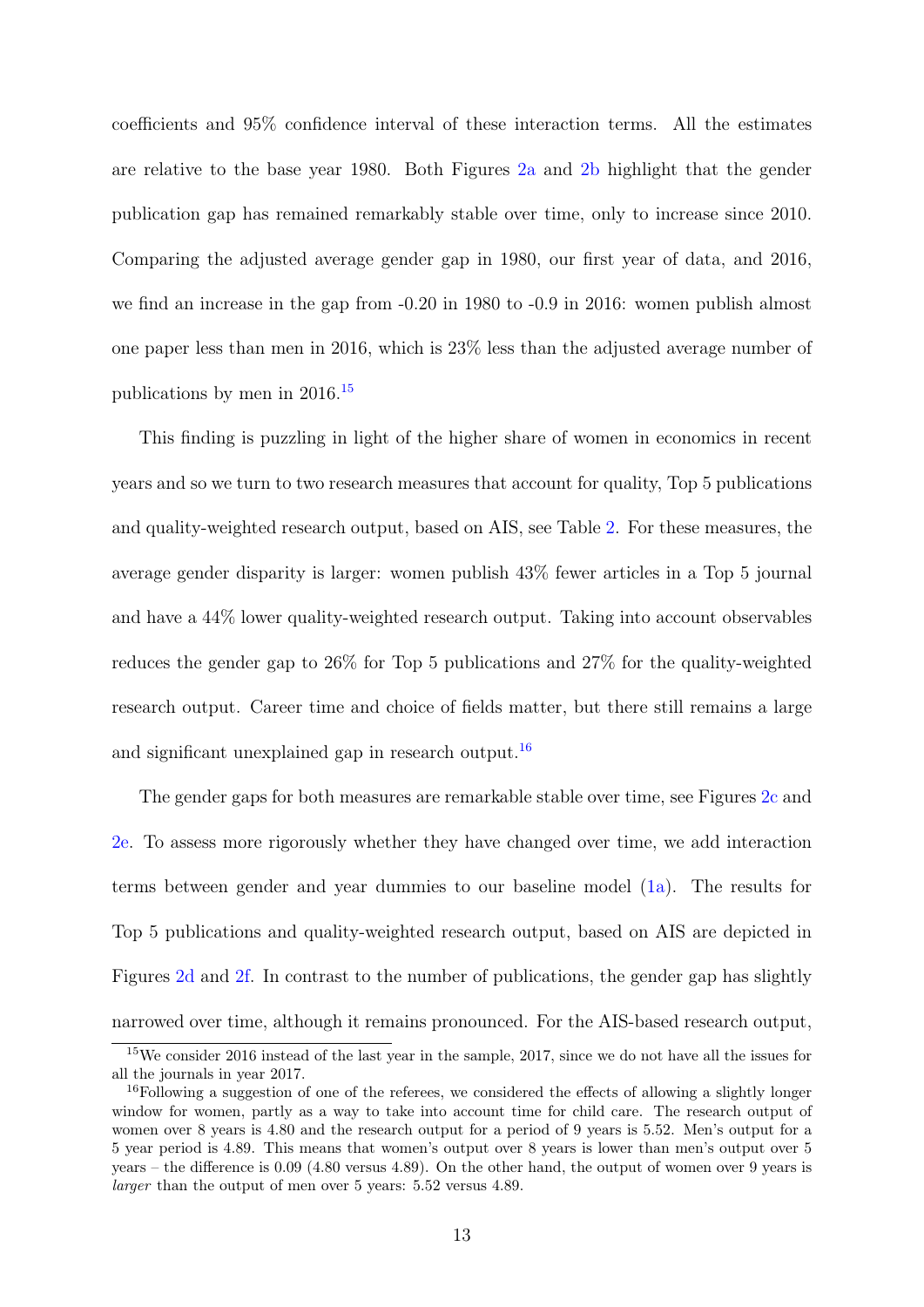the gap was -1.7 in 2016, which was 42% lower than the average research output of men in 2016. Women also published 49% fewer articles in one of the Top 5 journals relative to men in 2016. This highlights that there is little difference between the average gender gap over time and the current gender gap once we take quality into account.

To summarize, despite the significant increase in the fraction of female economists, large gender differences in research output persist, independently of the measure of performance.

### 3.2 Gender and Collaboration

Inspired by the theoretical literature on the role of networks in shaping peer effects and the diffusion of new ideas – for references, see the introduction – we now examine network differences across gender. Column (2) of Table [2](#page-27-0) presents network statistics for men and women, estimated from equation [\(1b\)](#page-5-3). Our principal findings are as follows:

1. Women have fewer distinct co-authors than men.

Column (2) shows that women have 0.38 fewer collaborators than men; the adjusted average degree of men is 2.68; thus women have a  $14\%$  (0.38/2.68) lower degree than men<sup>[17](#page-14-0)</sup>

2. Women have a higher clustering than men.

Women's clustering coefficient is 0.025 higher than men; men's average clustering is

0.403. Thus women's clustering is  $6.2\%$  (0.025/0.403) higher than that of men.<sup>[18](#page-14-1)</sup>

3. Women collaborate more with the same co-authors.

<span id="page-14-0"></span><sup>&</sup>lt;sup>17</sup>The degree distribution is highly right-skewed; we check if the gender difference in degree is mainly driven by male authors who collaborate with many different co-authors, using quantile regressions. The results are available in the Supplementary Appendix; they show that while the gender difference in degree is increasing along the degree distribution, it holds for every quantile.

<span id="page-14-1"></span><sup>18</sup>[Goyal, Van Der Leij, and Moraga-González](#page-24-16) [\(2006\)](#page-24-16) and [Jackson and Rogers](#page-24-19) [\(2007\)](#page-24-19) have shown that there is a negative correlation between degree and clustering in the co-author network.However, even when controlling for degree we obtain a higher clustering coefficient for women. Results are available in the Supplementary Appendix.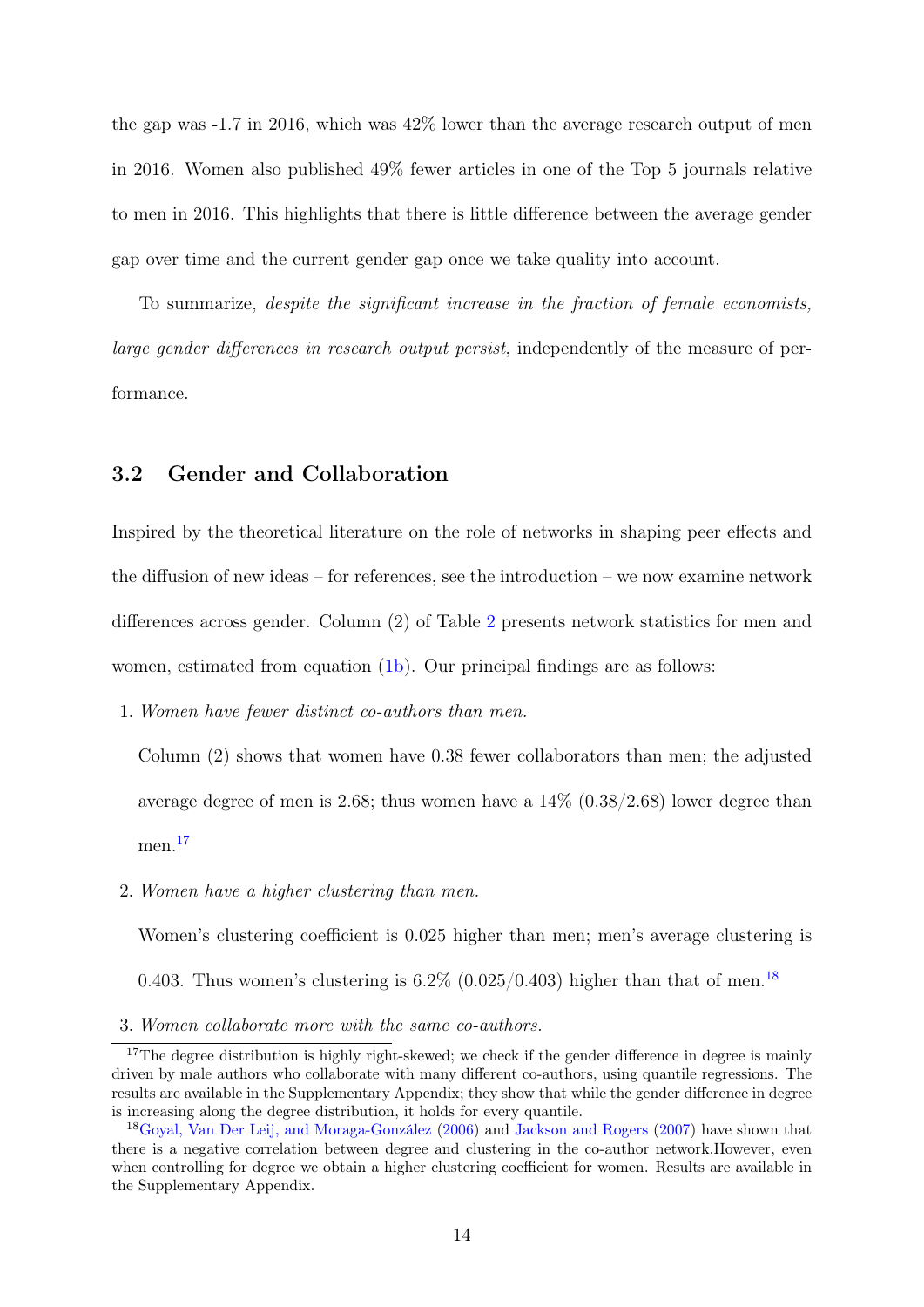Female authors' normalised strength is 0.037 higher than that of men. Men's average strength is 0.527. This means that women have a  $7\%$  (0.037/0.527) higher strength than men, controlling for observable factors.

Having established differences in average, we turn to examining the stability of gender disparities across time. We first plot the average degree, clustering and strength for men and women, as well as their difference in Figures [3a,](#page-29-0) [3c,](#page-29-0) [3e,](#page-29-0) respectively. We further add interaction terms between gender and year dummies to our baseline model [\(1b\)](#page-5-3) to obtain Figures [3b,](#page-29-0) [3d,](#page-29-0) [3f.](#page-29-0) There, we present the coefficients and 95% confidence interval of these interaction terms. All the estimates are relative to the base year 1980. Remarkably, the gender disparities for all three network measures have become (slightly) more pronounced: Women have a lower degree compared to the baseline, and a higher clustering coefficient and higher strength relative to the baseline. The average gender difference in degree conditional on observable factors is -1.1 in 2016, i.e. women have roughly one fewer co-author compared to men in 2016.

Note that this is not driven by women collaborating less, see Table [2.](#page-27-0) The ratio between the number of co-authored papers and the total number of articles (co-authorship) is higher for women, although this difference is quantitatively very small and vanishes once we control for observables.

#### 3.3 Gender, Output and Collaboration

Having established that research output and network differences across gender are large and persistent, we now analyze the association between co-authorship networks and the gender disparities in output. For this purpose, we compare the coefficients of the gender variable of the baseline model [\(2\)](#page-6-2) with model [\(3\)](#page-6-3). The latter controls for network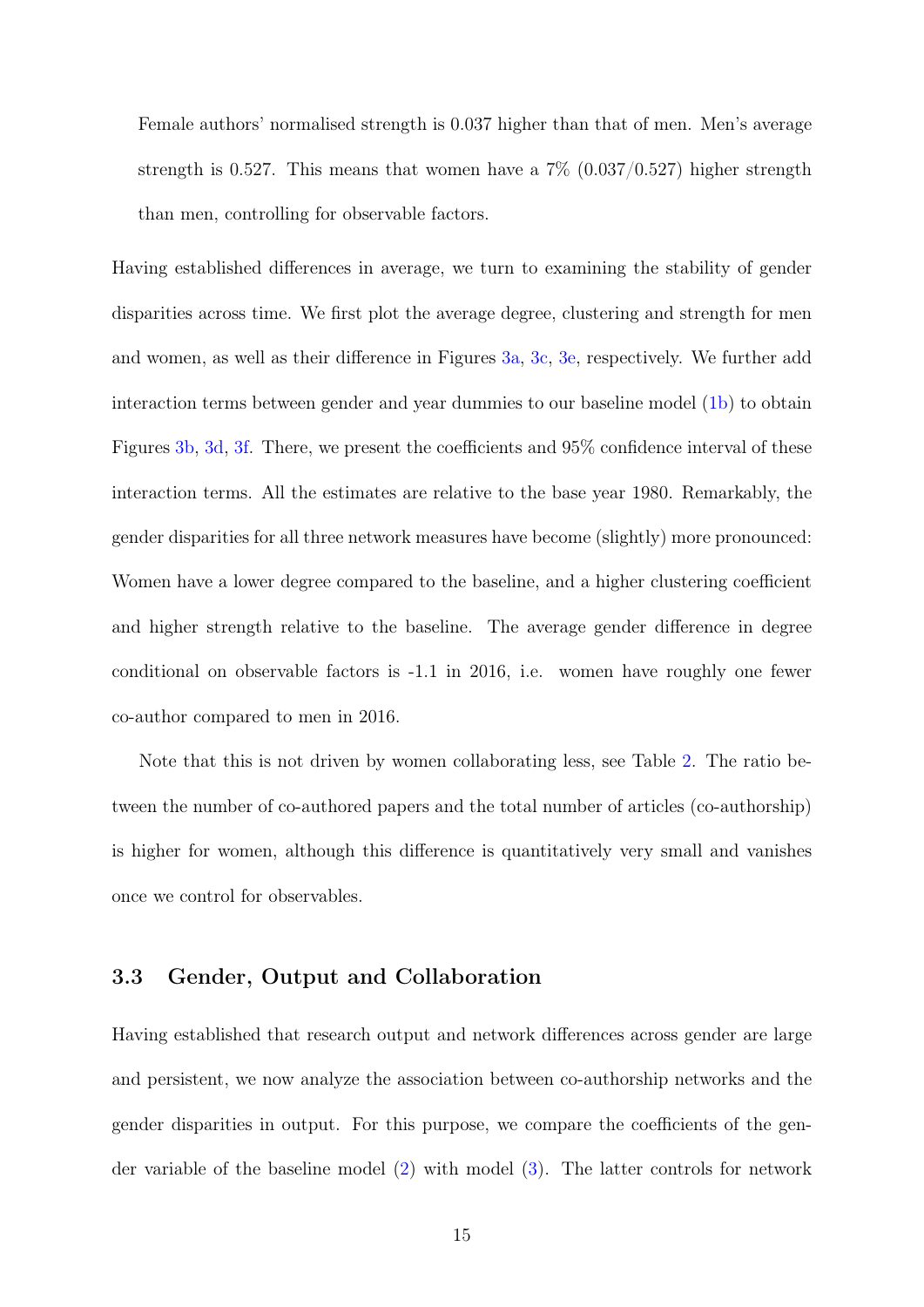characteristics. We describe the correlation between gender, network features and Top 5 publications in Table [3,](#page-30-0) while Table [4](#page-31-0) uses the quality-weighted research output that is based on AIS as the dependent variable. We focus here on quality weighted measures as quality matters when publishing. Moreover, the gender gap in quality based output measures is relatively more stable over time compared to the number of publications, which makes a focus on averages appropriate. We then move beyond network differences and consider disparities in co-authors' characteristics and their impact on the gender output gap.

Gender, Output and Network Structure We examine the association between network characteristics and number of Top 5 publications in Table [3.](#page-30-0) While degree is positively correlated with the number of Top 5 publications, clustering and strength are negatively associated with publishing in a Top 5 journal. The network features the average woman displays (low degree, high clustering, high strength) are related to lower output, while the average male network (high degree, low clustering, low strength) is associated with higher output. Taking into account network characteristics therefore lowers the coefficient of Female. Controlling for all network variables reduces the gender coefficient by  $20\%$  ((0.012-0.015)/0.015), see the coefficients of Female in columns 2 and 10 of Table [3.](#page-30-0)

We show that controlling for degree leads to a decline of the coefficient of Female by 13.3% ((0.013-0.015)/0.015). Clustering has a negligible effect (despite being significant), while strength reduces the coefficient by  $7\%$ , indicating that degree is the crucial network feature to impact output – in line with the theoretical predictions of [Lindenlaub and](#page-24-0) [Prummer](#page-24-0) [\(2021\)](#page-24-0). They show that a loose network is particularly valuable in a setting with high uncertainty- such as academia. As loose networks provide better information,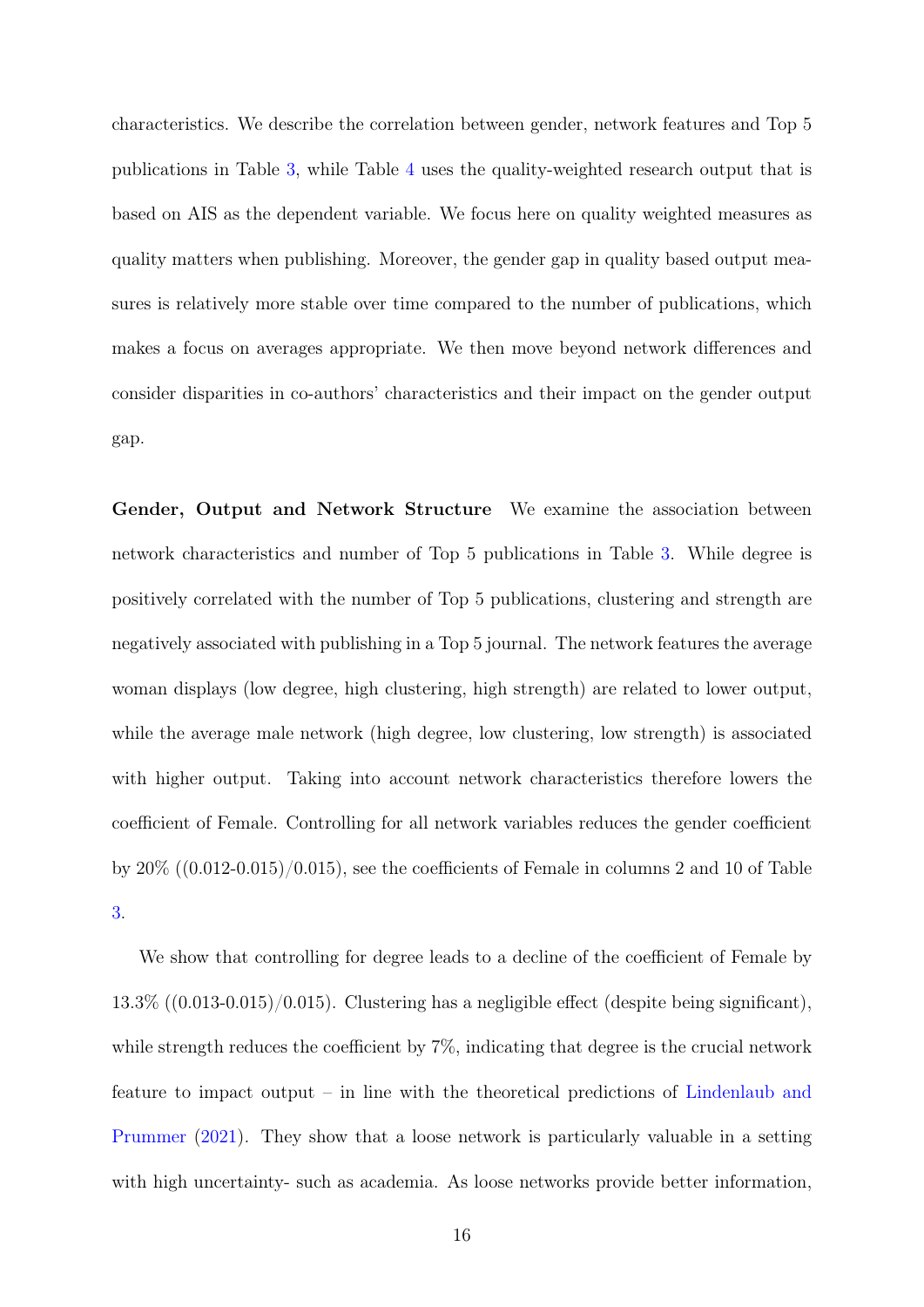agents can fine-tune their effort and this is more important under greater uncertainty than peer pressure.

We further investigate the effect of past top 5 publications on the gender coefficient. Accounting for it reduces the gender gap by  $29\%$  ((0.021-0.015)/0.021), an effect of the same magnitude as controlling for degree. Controlling both for past Top 5 publications and degree leads to a decline in the gender gap by 38%. We repeat this exercise for completeness for the other network measures we consider. As we already highlighted the limited influence of strength and clustering on the gender gap, it is unsurprising that the effect is also small compared to past top 5 publications.

We then turn to our more general measure of the quality-weighted research output, based on the AIS (recall that only 7% of authors in our sample have a Top 5 publication). Even so, our findings when using Top 5 publications carry over, see Table [4.](#page-31-0) Degree is positively correlated with research output, while clustering and strength are negatively associated. Once more, the average woman's type of network is associated with lower output, while the typical male network is related to higher output. In particular, controlling for all network variables, reduces the gender coefficient by 17.7%.

To elaborate, degree has again the largest effect, decreasing the coefficient of Female by 9.7%, while accounting for strength and clustering lead to a decrease of 6.5% and 1.6%, respectively.

The baseline gender gap in log output,  $log(AIS+1)$ , is 0.106, controlling for experience and choice of fields. Controlling for past output decreases the gender gap by 42%, to 0.062. If we instead only control for degree, the gender gap is reduced by 25%, to 0.08. This highlights the importance of accounting for co-authorship networks – in particular, the degree – when trying to understand gender disparities in output.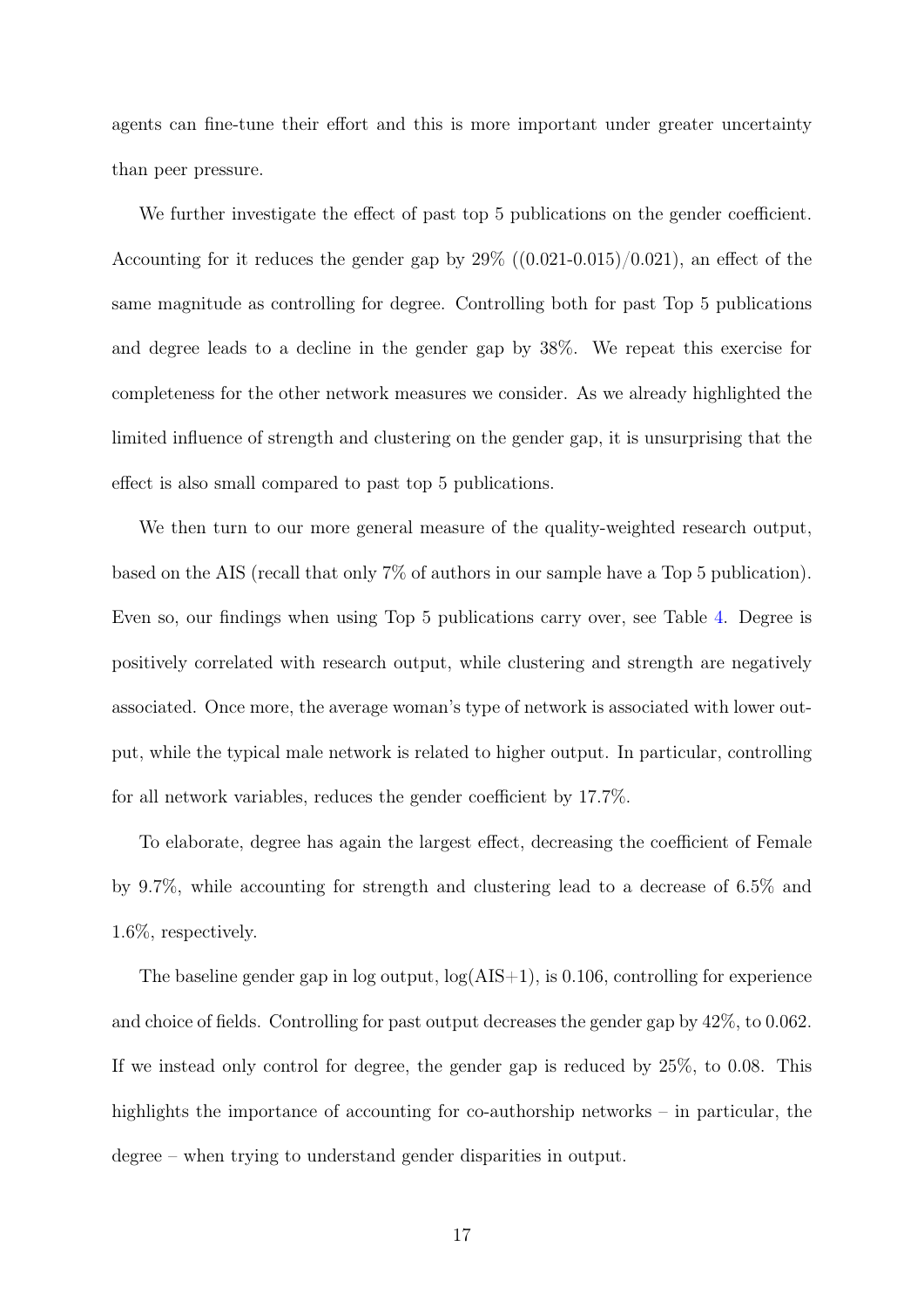Overall, the results show that past networks, especially degree, help to explain variation in research output differences across gender, over and above past performance. In terms of magnitude, controlling for degree reduces the gender gap in Top 5 publications by the same amount as controlling for past Top 5 publications. This indicates that collaboration networks are an important source of gender disparities.

Gender, Output and Collaborators' Characteristics Going one step beyond network patterns of collaboration, we turn to co-authors' characteristics. We focus on their research output and seniority, and analyze the impact of these features on the gender output gap.

Women have on average more senior co-authors (Table [2\)](#page-27-0), a pattern that emerges at each stage of their career.[19](#page-18-0) Despite selecting more senior collaborators, women's coauthors have a lower past research output compared to men (Table [2\)](#page-27-0). This raises the question which feature, past output or seniority, is key for generating research output.

Theoretically, the effect of co-authors' seniority and co-authors' output on research output is ambiguous. Having more productive and senior contacts enhances the creation of new ideas, increasing the benefits from collaboration and an authors' research output. At the same time, more productive, senior co-authors may have less time to dedicate to any given project, requiring an author to spend more time on it, to the detriment of other research, potentially reducing overall output.

To estimate the association between co-authors' characteristics and the gender output gap, we estimate an amended version of model [\(3\)](#page-6-3): we first replace network features by co-authors' characteristics from  $t - 9$  to  $t - 5$ . In a second step, we add past co-authors' characteristics to the network measures, in order to demonstrate that co-authors' traits

<span id="page-18-0"></span><sup>19</sup>See the Supplementary Appendix.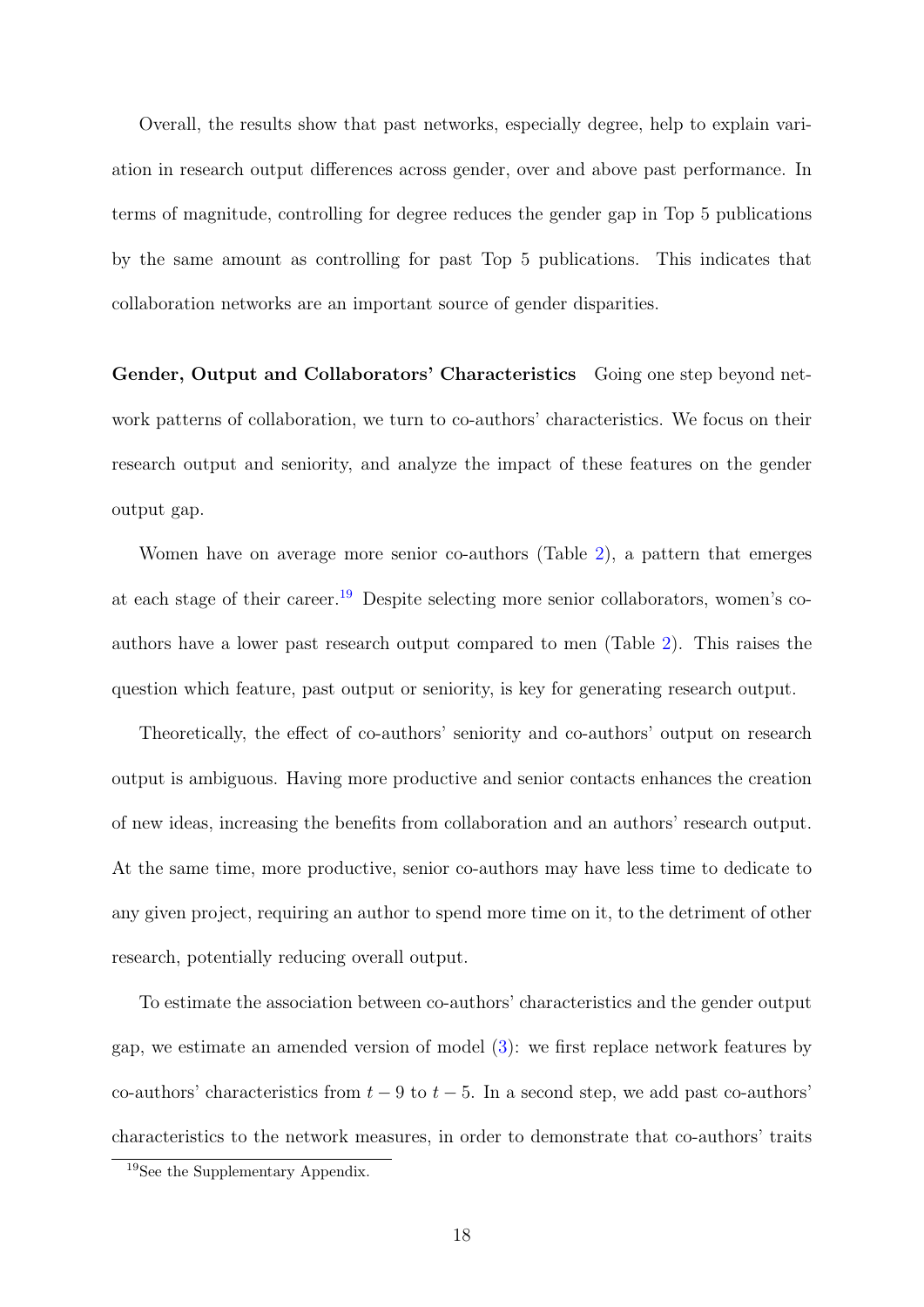do not diminish the effect of the network features.

First, average co-author's output is positively correlated with output, see Table [5,](#page-32-0) column (1). This implies that having more productive co-authors is beneficial. Given that women's collaborators are less productive, it follows that the gender gap narrows when taking into account co-authors past output: controlling for average co-authors' output decreases the gender output gap by  $16\%$  ((0.106-0.089)/0.106).

However, once we account for past output and add to such a regression co-author's output, the gender gap increases (see Table 4 column (2) versus Table 5 column (2)). Both women and their collaborators display lower output. However, for a given past performance, women have slightly better co-authors compared to men. Consequently, we observe a slight increase in the gender gap in output, if we control for both past output and collaborator's performance.

We further find that co-authors seniority, their experience, is associated with higher output. As women have more senior co-authors, the gender gap slightly increases when taking into account experience, namely by  $4\%$  (Table [5,](#page-32-0) column (3)). As was the case with co-author's output, seniority has a small effect on the gender gap, once we account for past output (compare column (4) of Table [5](#page-32-0) with column (2) of Table [4\)](#page-31-0).

Naturally, seniority and co-authors' output are highly correlated. Therefore, we include both co-authors' productivity and seniority as a control in Table [5](#page-32-0) columns (5) and (6). Now, co-authors' productivity is positively correlated with output, while co-author's experience is associated with lower output. This highlights that seniority is only beneficial, as it comes with higher past output. Once we explicitly control for co-author's output, collaborator's seniority is a burden. This implies that once again, women display collaboration patterns- lower productivity, but higher experience among co-authors- that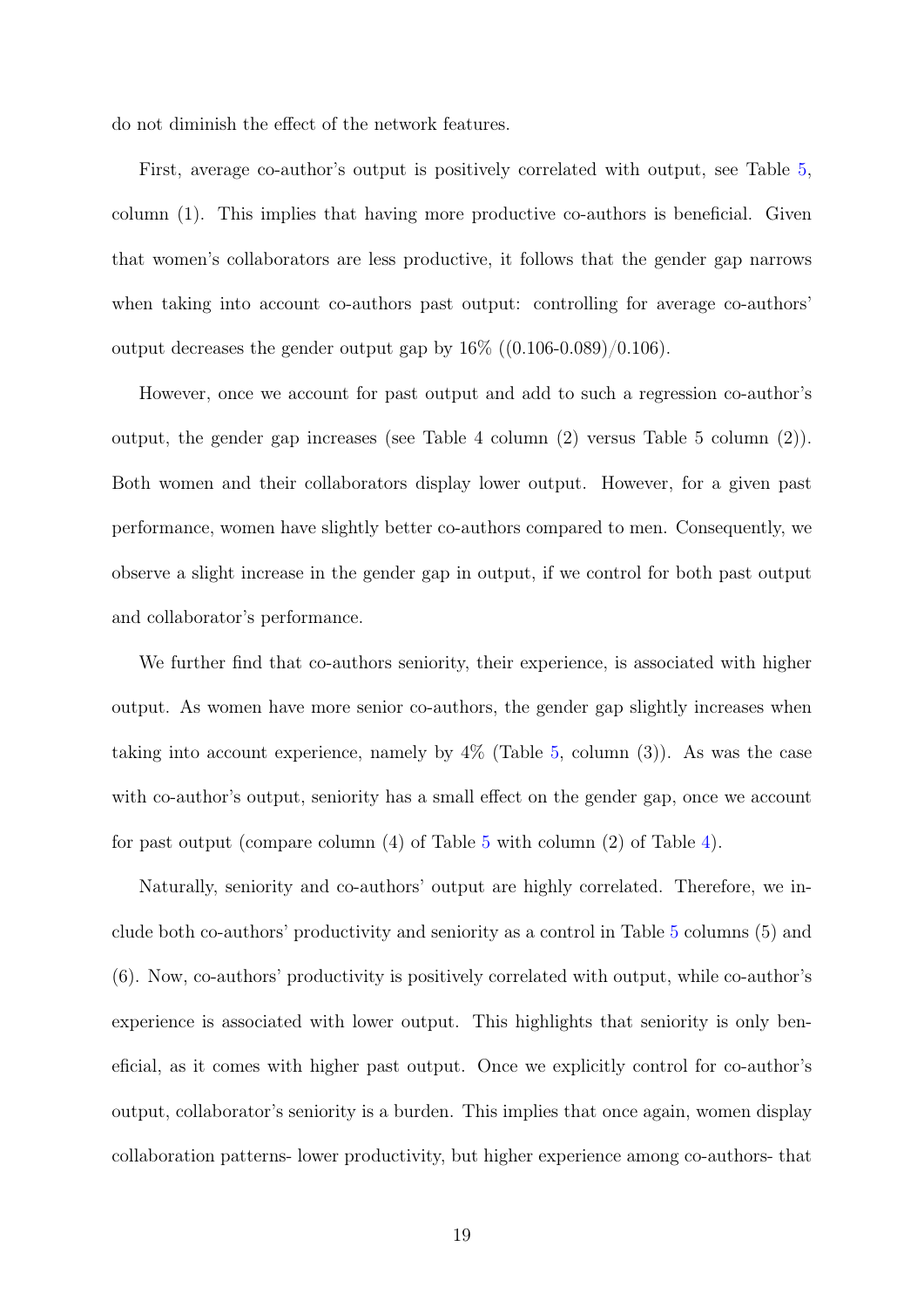are associated with lower output.

Co-authors' characteristics capture different features relative to our network measures. We demonstrate this by controlling for average co-author seniority and past output, as well as degree, clustering and strength. Table [5](#page-32-0) column (8) highlights that all collaboration patterns matter and that they capture different features of the collaboration process. Controlling for all collaboration patterns is associated with a 16% ((0.064-0.054)/0.064) decline in the gender coefficient, a difference that is statistically significant at 1%.

In sum, even if we look beyond network patterns, women possess collaborators whose characteristics do not help them in achieving a higher output.

Robustness Checks Given our data, we cannot establish a causal relationship between network structure and research output. In this section, we will show that the correlation between the network variables and output difference is robust.

First, we examine the role of institutions in relation to the gender gaps in research output and collaboration by using a sample of 395 affiliations. One standard problem with affiliations is that authors tend to report an affiliation with different names, this is particularly problematic for institutions located in non-English speaking countries. To mitigate this problem, we have manually cleaned 395 institutions from the list of affiliations obtained from the research articles. We then add institutional dummies to the research output and network models described in Section [2.](#page-4-1) The results presented in the Supplementary Appendix show that the role of institutions in explaining gender differences in output and collaboration is minor.

Second, we consider a research-stream authors sample, those publishing at least three papers every five years. The results, presented in the Supplementary Appendix, show that the gender differences in research output and degree are even larger when we focus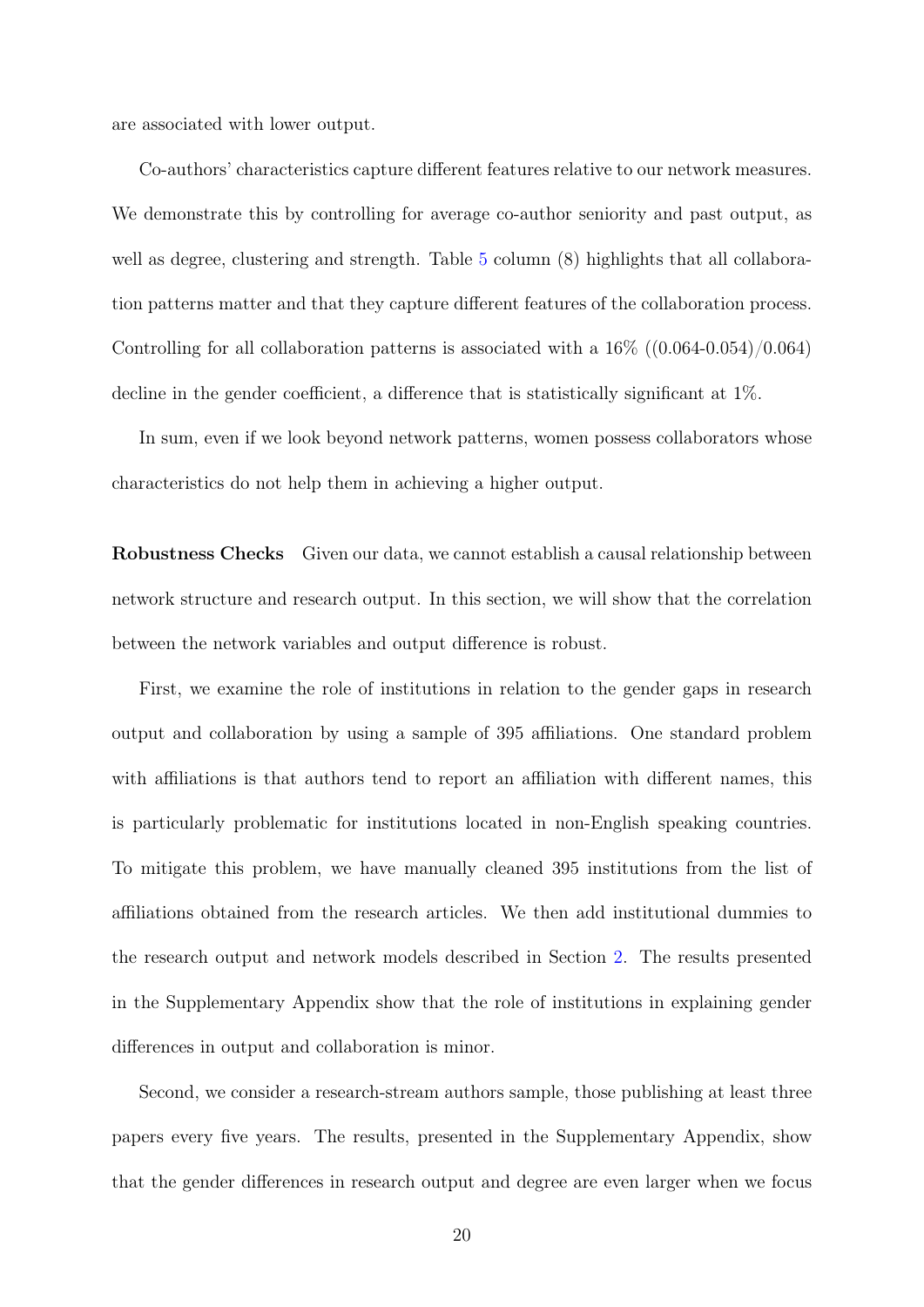on relatively active researchers.

Third, we focus on journals that are available in the EconLit for the entire sample period, 1970-2017. The results, presented in the Supplementary Appendix, confirm that the gender differences in output and collaboration are not driven by journal selection.

Fourth, we show in the Supplementary Appendix that the gender differences in output and collaboration patterns persist using different models, correlated random effects, random effects and non-linear models.

Fifth, we consider three and ten-year output and network variables, the output and network differences are robust to different time aggregation. The results are qualitatively identical. Details can be found in the Supplementary Appendix.

### <span id="page-21-0"></span>4 Sociology

The patterns on gender output and gender differences in collaboration networks in economics are striking. In this section, we show that similar empirical patterns also hold in sociology.

We use the database compiled by [Moody](#page-25-3)  $(2004)$ , that considers all the English journal articles in Sociological Abstracts that were published between 1963 and 1999. This comprises not only of journals in sociology, but also articles published by sociologists in other journals, and thus allows us to gain more comprehensive data on publishing in sociology. Sociological Abstracts limits coverage to journal articles, neglecting conference presentations, book reviews, essays, or books. We use keywords of the articles as a proxy for fields. The quality index that we use for the journals in Sociological Abstract is the Scimago JR (SJR) (Scopus, 2016) impact factor. Similarly to Economics, Sociology has undergone a fundamental change, which is documented in Table [6.](#page-33-0) Table [7](#page-34-0) presents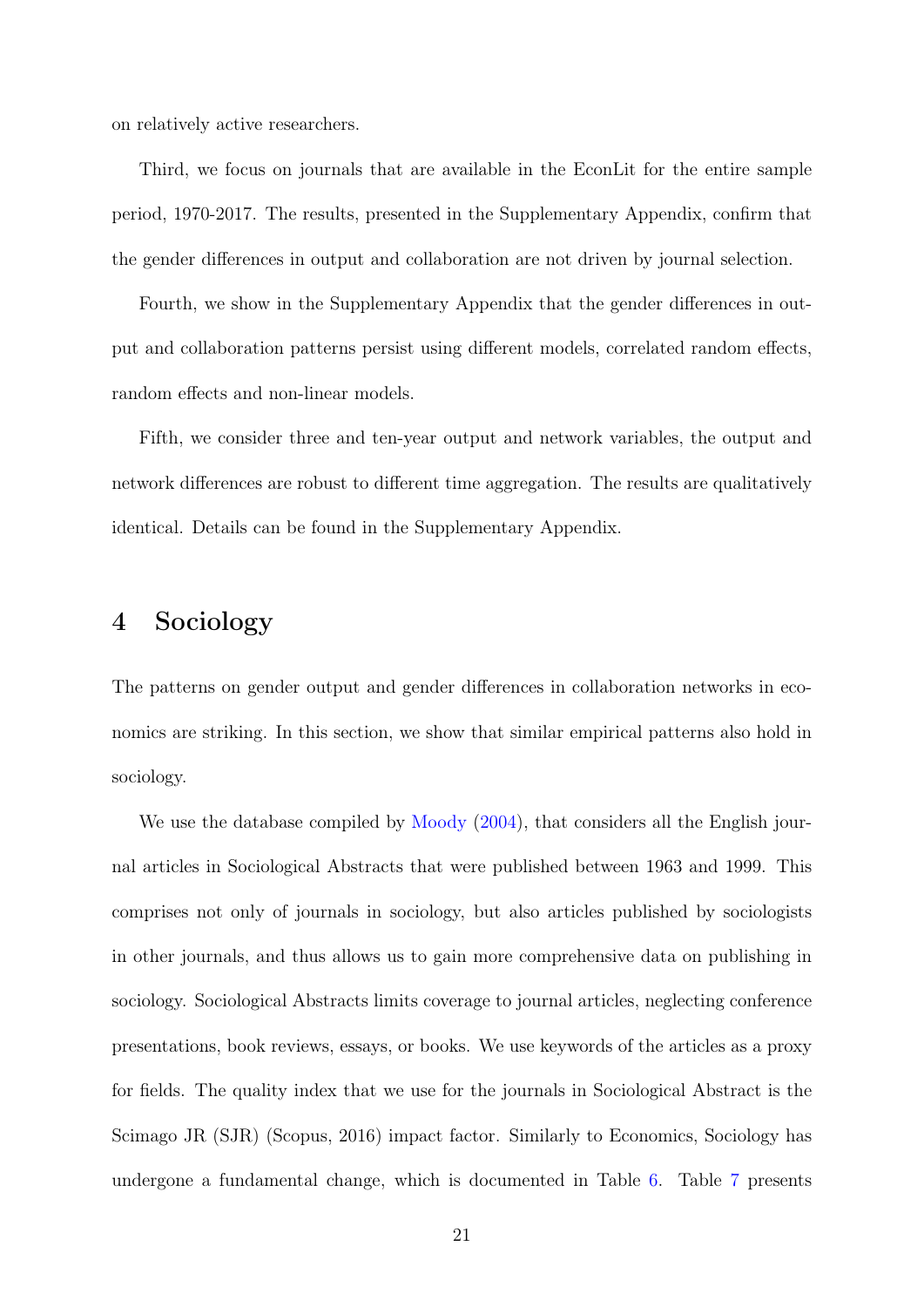summary statistics for sociology focusing on averages.

Our first point describes the fraction of women and gender differences in output. The fraction of women was 14% in 1965-1969 and increased to 42% in 1995-1999, see Table [6.](#page-33-0) The difference in average publications between women and men started around −0.53 in 1965-1969, but by the end of the period in 1995-1999, the gender difference reduce to −0.18. The difference in quality-weighted research output is larger and more persistent (see Figure A.2 in the Supplementary Appendix). Column (2) of Table [7](#page-34-0) shows that these differences in output remain after we control for experience and choice of field (and other observable factors).[20](#page-22-0)

Our second observation pertains to patterns of collaboration: as in economics, we find that there are persistent differences between men and women, after controlling for differences in experience and fields (see column (2) of Table [7\)](#page-34-0). Women have lower degree: the adjusted average difference in degree is  $-0.15$ . This is  $8.4\%$  ( $0.15/1.79$ ) of the average degree of men.

Women have a higher clustering coefficient: the adjusted difference in clustering is 0.012, this is  $1.9\%$  (0.012/0.646) of the average clustering of men. Women also tend to work more often with the same co-authors: the adjusted difference in strength is  $0.015$ ; this is roughly  $2.1\%$  (0.015/0.718) of the average strength for men.

Thus, although the same qualitative patterns emerge in sociology, the magnitude of the differences in degree, clustering and strength are substantially smaller than in economics: indeed, the gender differences in clustering and strength are roughly three times larger in economics than in sociology.

Table [8](#page-35-0) presents the correlations between networks and the gender output gap in Sociology. Consider the effect of adding degree: comparing the coefficients of the female

<span id="page-22-0"></span><sup>&</sup>lt;sup>20</sup>Notice that the output gap in sociology  $(1.3\%)$  is substantially smaller than in economics  $(10.6\%)$ .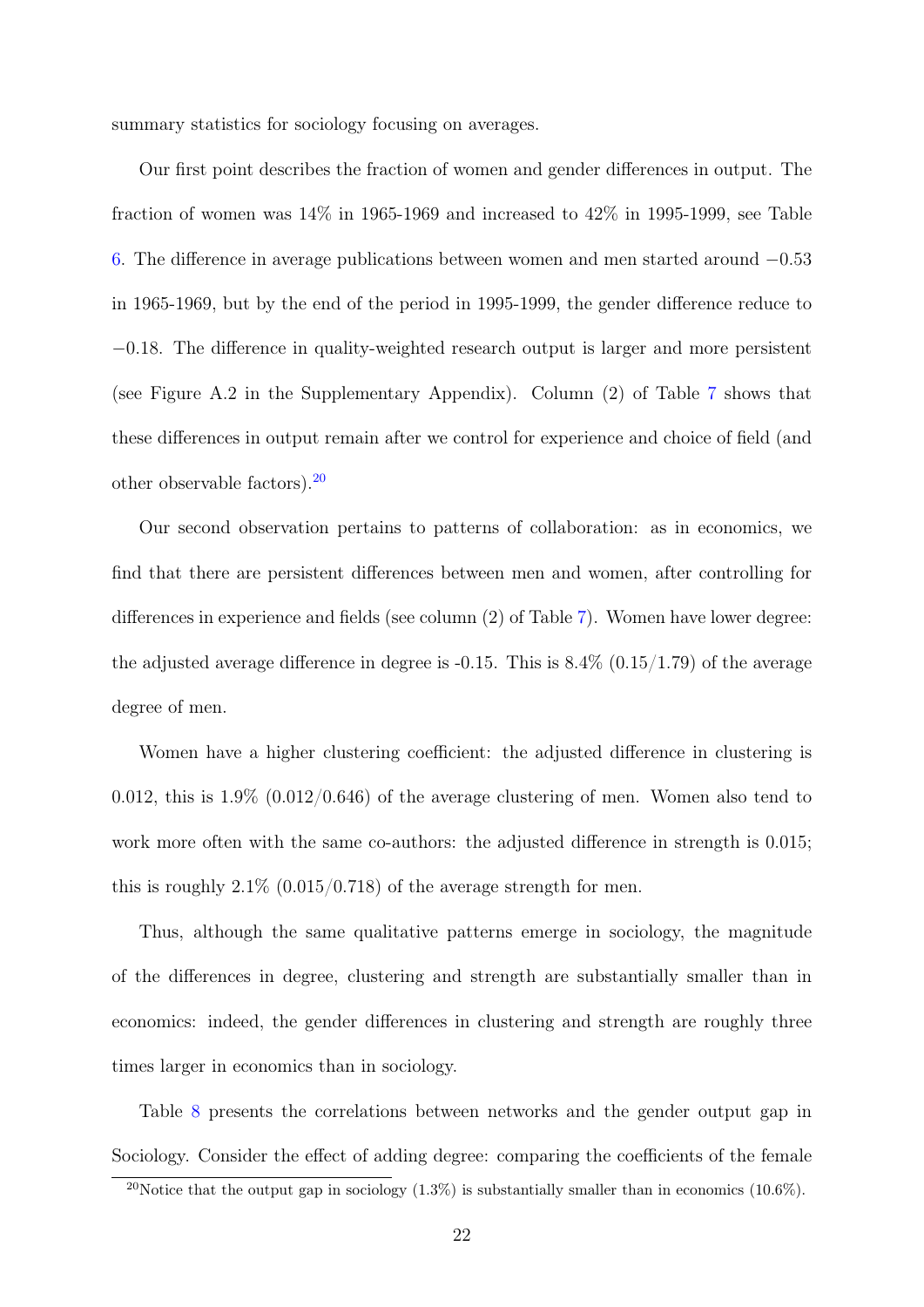indicator variable, between the baseline model (equation [\(3\)](#page-6-3) estimated in column (1) and a regression that adds degree to the baseline model in column (2), we find that the gender gap in output declined by  $15\%$  ((0.013-0.011)/0.013). If we add strength, this decline is 38%, and if we add clustering, then the decline is 31%. Finally, the gender output gap disappears when we add all the network variables simultaneously as well as past output to the baseline model. An important difference with economics is that strength and clustering play a much more important role than degree in explaining the output gap.

Our third observation is about the types of co-authors men and women have. As in economics, we find that women have more senior co-authors, but in contrast to economics, we find that in sociology, their collaborators display a higher past performance.

To summarize: sociology exhibits the same qualitative – but quantitatively smaller – gender disparities in output and collaboration patterns as economics. Perhaps most importantly, in sociology, the gender output gap is insignificant, once we control for gender differences in networks and past output.

### <span id="page-23-0"></span>5 Concluding Remarks

This paper examined gender inequality in economics research over the period 1970-2017. The share of women publishing in economics grew roughly four times, but there remains a large gender difference in research output: women produced 20% fewer articles and 43% lower quality-weighted research output, based on article influence score, than men over the period. This output gap is associated with large and persistent differences in co-author networks of men and women: women tend to have fewer co-authors (and collaborate more often with the same co-authors) and exhibit greater overlap in their co-authors. Women also co-author more with senior colleagues and low productivity co-authors. Accounting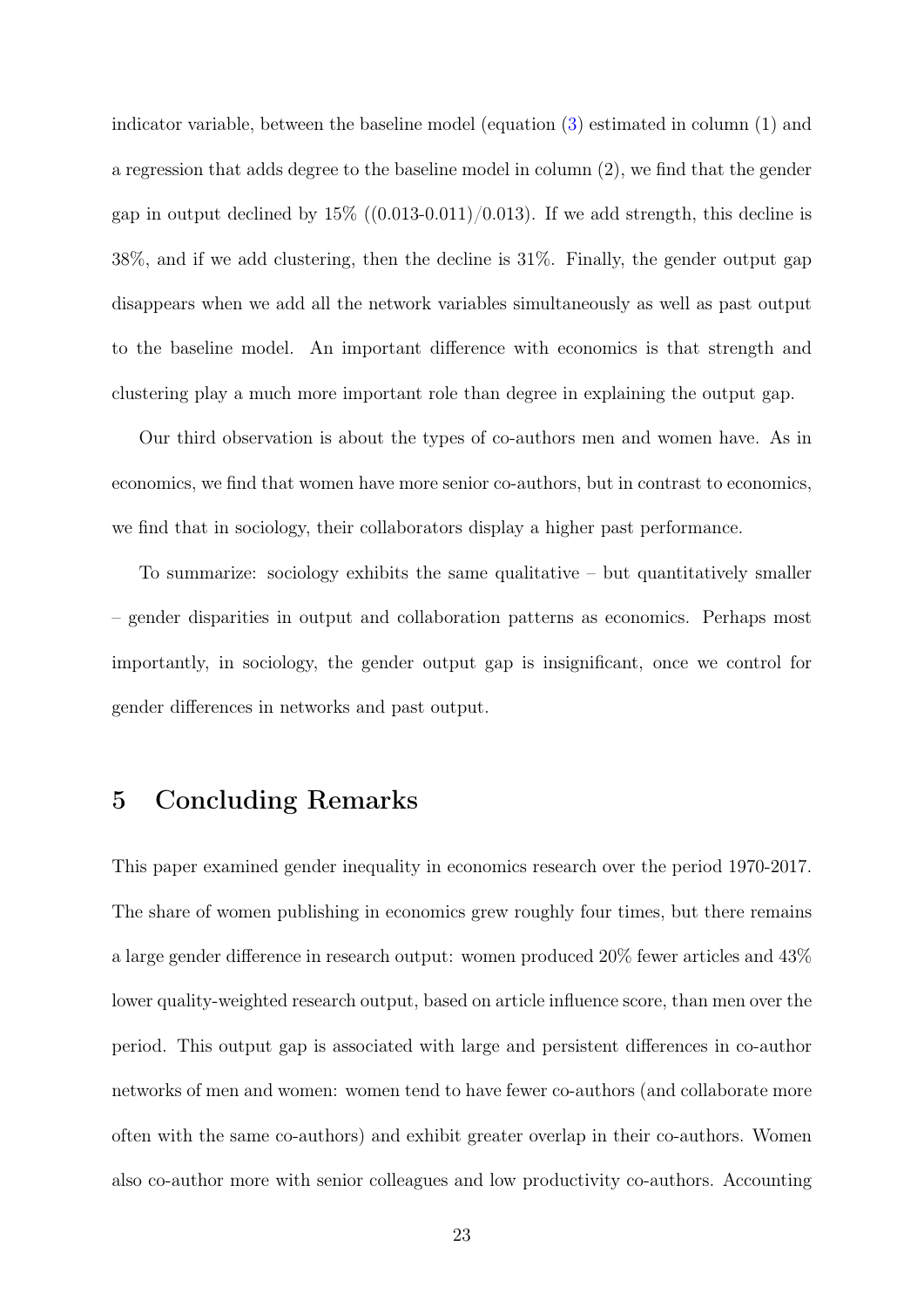for the network differences between women and men is associated with a decline in the

research output gap of 18%.

## References

- <span id="page-24-18"></span>Bergstrom, C. T., J. D. West, and M. A. Wiseman (2008). The eigenfactor<sup>™</sup> metrics. *Journal of* neuroscience 28 (45), 11433–11434.
- <span id="page-24-8"></span>Boring, A. (2017). Gender biases in student evaluations of teaching. Journal of public economics 145, 27–41.
- <span id="page-24-4"></span>Boschini, A. and A. Sjögren (2007). Is team formation gender neutral? evidence from coauthorship patterns. Journal of Labor Economics 25 (2), 325–365.
- <span id="page-24-10"></span>Card, D., S. DellaVigna, P. Funk, and N. Iriberri (2020). Are referees and editors in economics gender neutral? The Quarterly Journal of Economics 135(1), 269–327.
- <span id="page-24-7"></span>Chari, A. and P. Goldsmith-Pinkham (2017). Gender representation in economics across topics and time: Evidence from the nber summer institute. Technical report, National Bureau of Economic Research.
- <span id="page-24-2"></span>Coleman, J. (1988). Social Capital in the Creation of Human Capital. American journal of sociology, 95–120.
- <span id="page-24-1"></span>Coleman, J., E. Katz, and H. Menzel (1966). Medical innovation: A diffusion study. Bobbs-Merril Co, New York.
- <span id="page-24-14"></span>Ductor, L., M. Fafchamps, S. Goyal, and M. J. van der Leij (2014). Social networks and research output. Review of Economics and Statistics 96 (5), 936–948.
- <span id="page-24-17"></span>Ductor, L., S. Goyal, M. v. der Leij, and G. Paez (2020). On the influence of top journals. Cambridge-INET Institute CWPE 2029.
- <span id="page-24-15"></span>Ellison, G. (2002). The slowdown of the economics publishing process. Journal of Political Econ $omy 110(5), 947-993.$
- <span id="page-24-13"></span>Fafchamps, M., S. Goyal, and M. J. van der Leij (2010). Matching and network effects. Journal of the European Economic Association  $8(1)$ , 203-231.
- <span id="page-24-11"></span>Ginther, D. K. and S. Kahn (2004). Women in economics: moving up or falling off the academic career ladder? The Journal of Economic Perspectives 18(3), 193-214.
- <span id="page-24-16"></span>Goyal, S., M. J. Van Der Leij, and J. L. Moraga-González (2006). Economics: An emerging small world. Journal of political economy  $114(2)$ , 403-412.
- <span id="page-24-3"></span>Granovetter, M. (1973). The Strength of Weak Ties. American Journal of Sociology, 1360–1380.
- <span id="page-24-6"></span>Hengel, E. (2016). Publishing while female. Technical report, Technical report, University of Liverpool.
- <span id="page-24-19"></span>Jackson, M. O. and B. W. Rogers (2007). Meeting strangers and friends of friends: How random are social networks? The American economic review  $97(3)$ , 890-915.
- <span id="page-24-12"></span>Larivière, V., C. Ni, Y. Gingras, B. Cronin, and C. R. Sugimoto (2013). Bibliometrics: Global gender disparities in science. Nature News 504 (7479), 211.
- <span id="page-24-0"></span>Lindenlaub, I. and A. Prummer (2021). Network structure and performance. The Economic Journal 131 (2), 851–898.
- <span id="page-24-5"></span>McDowell, J. M., L. D. Singell, and M. Stater (2006). Two to tango? gender differences in the decisions to publish and coauthor. Economic inquiry  $44(1)$ , 153–168.
- <span id="page-24-9"></span>Mengel, F., J. Sauermann, and U. Zölitz (2019). Gender bias in teaching evaluations. Journal of the European Economic Association  $17(2)$ , 535-566.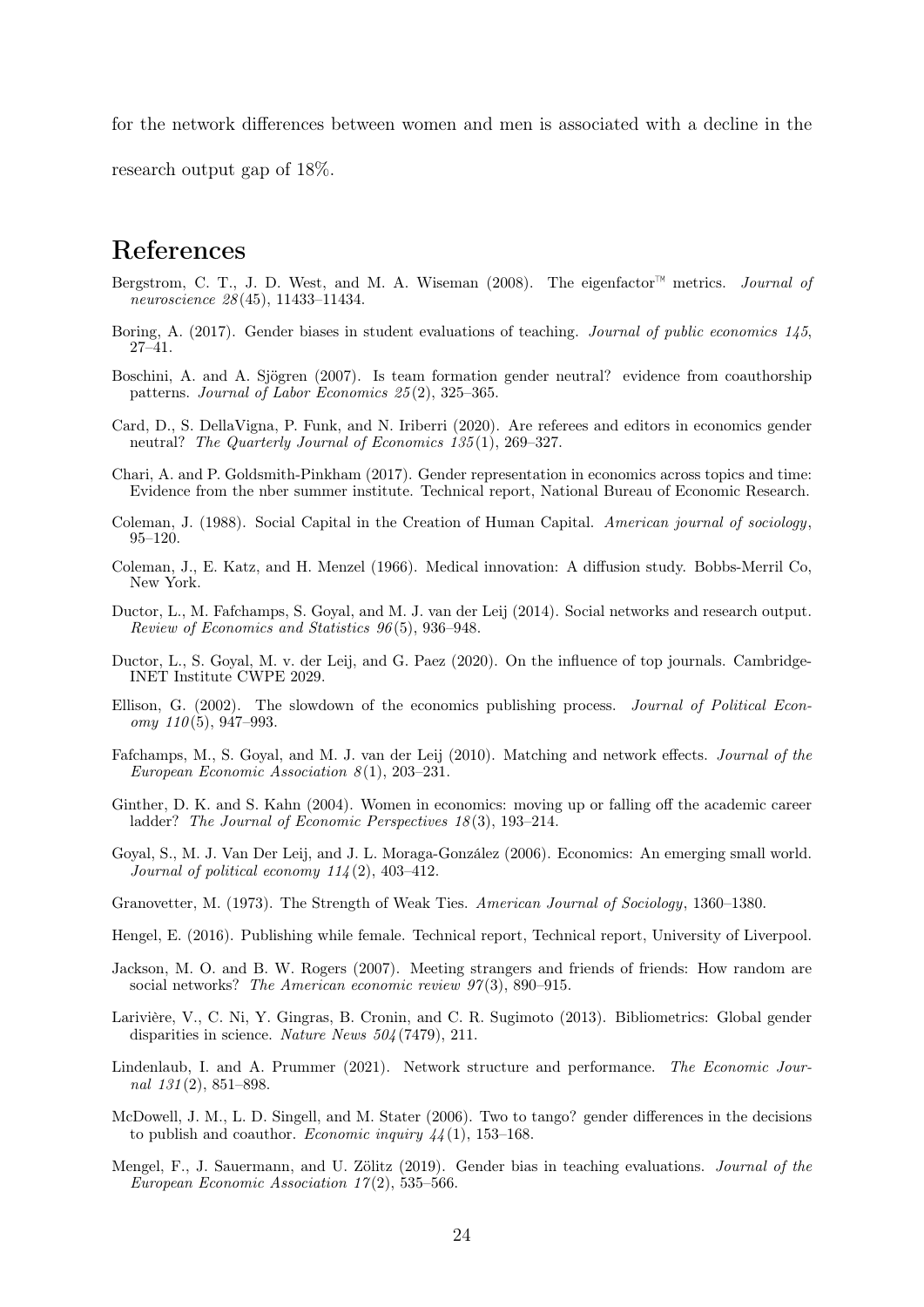- <span id="page-25-3"></span>Moody, J. (2004). The structure of a social science collaboration network: Disciplinary cohesion from 1963 to 1999. American sociological review  $69(2)$ , 213–238.
- <span id="page-25-2"></span>Paredes, V. A., M. D. Paserman, and F. Pino (2020). Does economics make you sexist? Technical report, National Bureau of Economic Research.
- <span id="page-25-0"></span>Sarsons, H., K. Gërxhani, E. Reuben, and A. Schram (2021). Gender differences in recognition for group work. Journal of Political Economy 129(1), 101-147.
- <span id="page-25-1"></span>Wu, A. H. (2018). Gendered language on the economics job market rumors forum. In AEA Papers and Proceedings, Volume 108, pp. 175–79.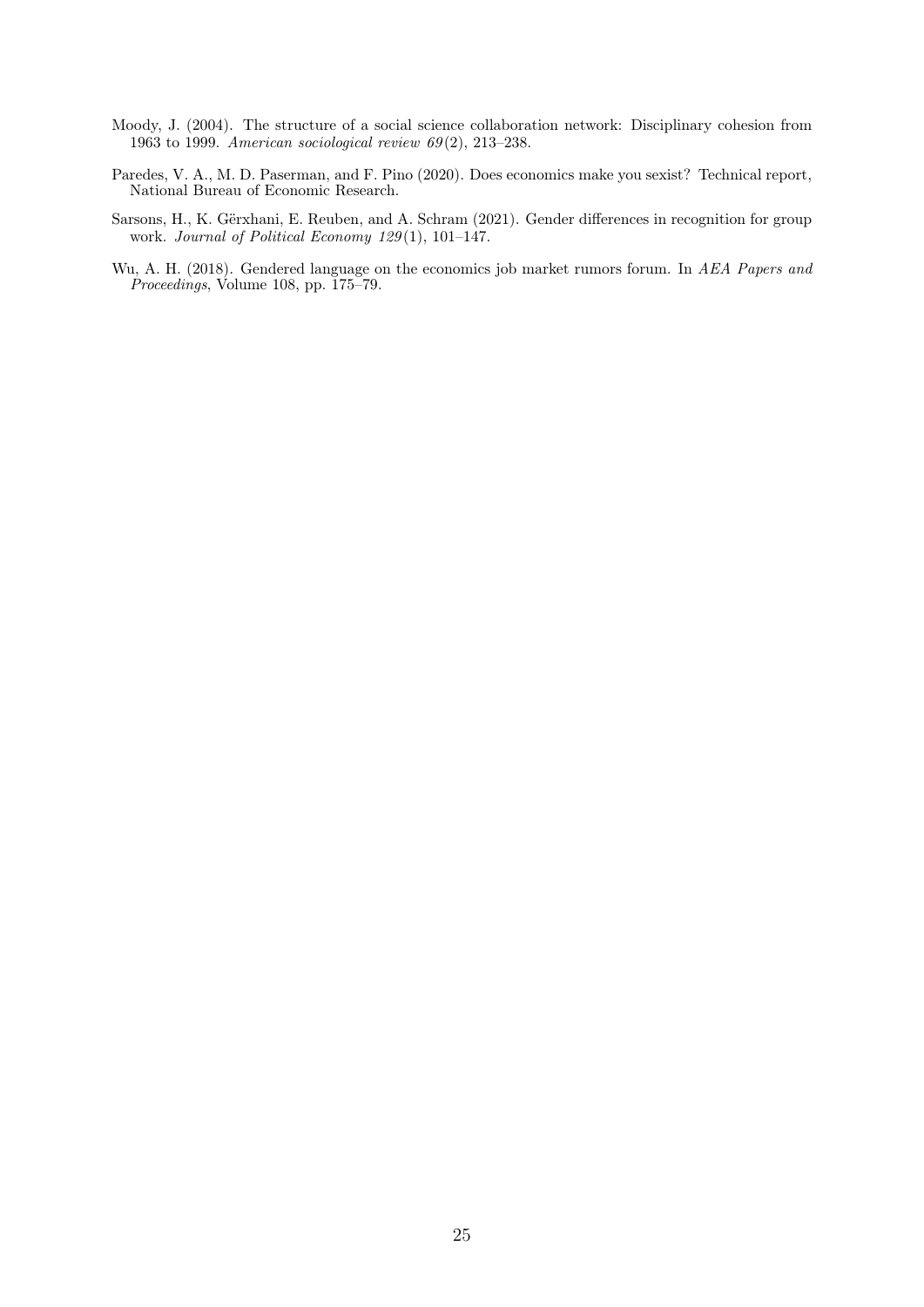# Figures and Tables

<span id="page-26-0"></span>

|           |          |          |        |        |       |      | Average# Publications |
|-----------|----------|----------|--------|--------|-------|------|-----------------------|
| Year      | Journals | Articles | Women  | Men    | Women | Men  | Diff.                 |
| 1971-1975 | 252      | 28460    | 975    | 15062  | 2.72  | 3.47 | $-0.75***$            |
| 1976-1980 | 276      | 36602    | 1893   | 21656  | 1.70  | 2.42 | $-0.72***$            |
| 1981-1985 | 351      | 45103    | 2954   | 27181  | 1.57  | 2.15 | $-0.58***$            |
| 1986-1990 | 382      | 51609    | 4159   | 31565  | 1.49  | 2.12 | $-0.63***$            |
| 1991-1995 | 587      | 67381    | 6829   | 40578  | 1.56  | 2.19 | $-0.63***$            |
| 1996-2000 | 804      | 95750    | 12360  | 55604  | 1.77  | 2.40 | $-0.63***$            |
| 2001-2005 | 1017     | 118017   | 19157  | 69591  | 1.83  | 2.48 | $-0.65***$            |
| 2006-2010 | 1260     | 159421   | 31467  | 92816  | 2.04  | 2.77 | $-0.73***$            |
| 2011-2015 | 1474     | 229034   | 51641  | 123597 | 2.59  | 3.50 | $-0.91***$            |
| 2016-2017 | 1312     | 85533    | 26753  | 66201  | 3.64  | 4.86 | $-1.22***$            |
| 1970-2017 | 1990     | 921976   | 101536 | 265905 | 2.21  | 2.77 | $-0.56****$           |

Table 1: Number of journals, articles and authors, EconLit, 1970-2017

<span id="page-26-1"></span>Sample includes all articles published in the EconLit from 1970 to 2017. Diff. is difference between women's and men's average number of papers. Last row, 1970-2017, presents the average across all the entire sample, 1970-2017 (which is not an average of reported periods). \*\*\*  $p<0.01$ 



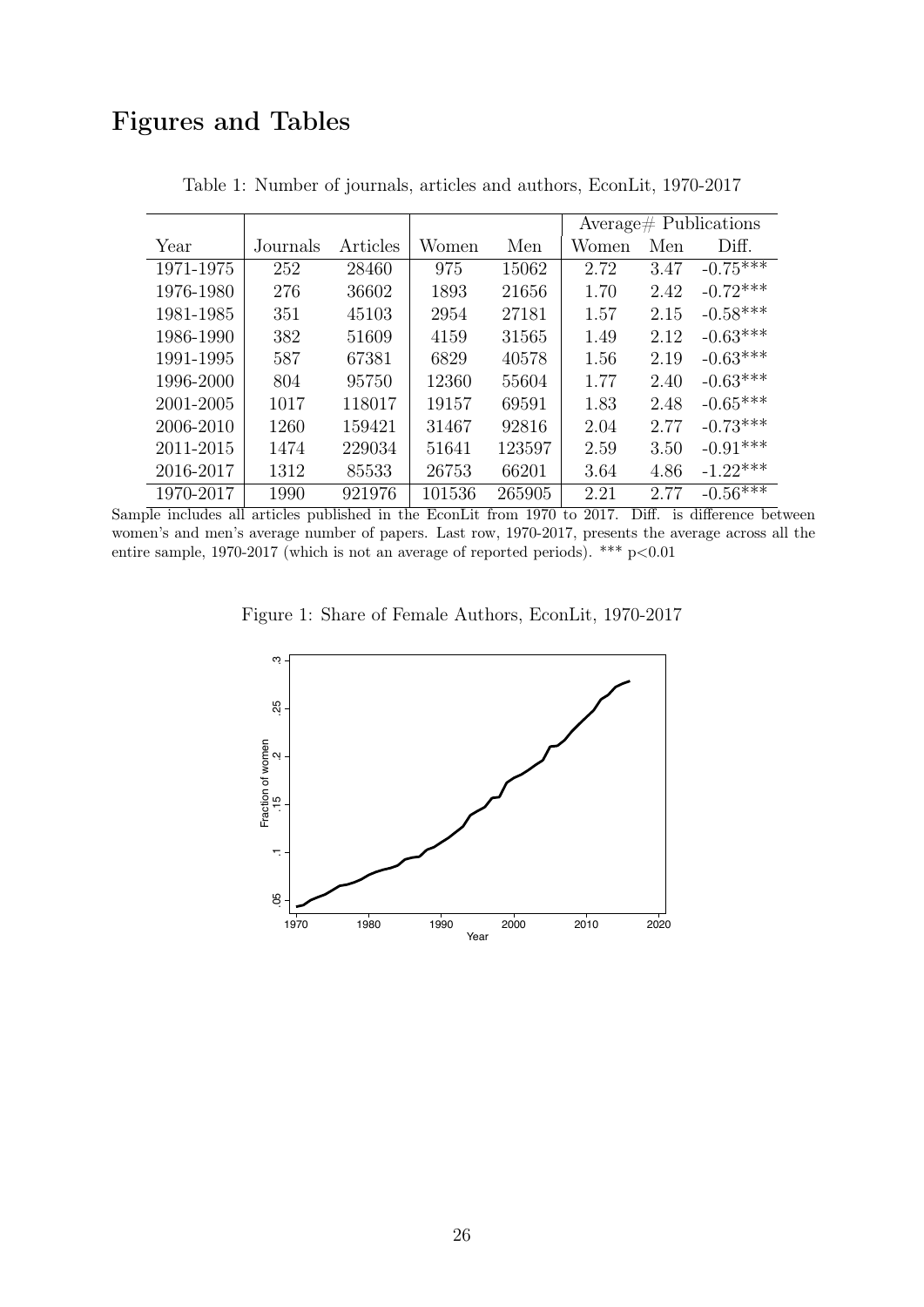<span id="page-27-0"></span>

| Variable                         | Gender    | Mean              | Adjusted Mean |
|----------------------------------|-----------|-------------------|---------------|
|                                  | Female    | $\overline{2.23}$ | 2.28          |
| $#$ Publications                 | Male      | 2.80              | 2.79          |
|                                  | Diff.     | $-0.57***$        | $-0.51***$    |
|                                  | Female    | 0.046             | 0.060         |
| $#$ Top 5 publications           | Male      | 0.083             | 0.080         |
|                                  | Diff.     | $-0.036***$       | $-0.021***$   |
|                                  | Female    | 2.76              | 3.47          |
| AIS                              | Male      | 4.89              | 4.76          |
|                                  | Diff.     | $-2.13***$        | $-1.29***$    |
|                                  | Female    | 0.45              | 0.51          |
| $Log(AIS+1)$                     | Male      | 0.63              | 0.62          |
|                                  | Diff.     | $-0.18***$        | $-0.11***$    |
|                                  | Female    | 2.97              | 2.30          |
| Degree                           | Male      | 3.17              | 2.68          |
|                                  | Diff.     | $-0.20***$        | $-0.38***$    |
|                                  | Female    | 0.440             | 0.428         |
| Clustering                       | Male      | 0.404             | 0.403         |
|                                  | Diff.     | $0.036***$        | $0.025***$    |
|                                  | Female    | 0.566             | 0.564         |
| Strength                         | Male      | 0.525             | 0.527         |
|                                  | Diff.     | $0.041***$        | $0.037***$    |
|                                  | Female    | 0.726             | 0.596         |
| Co-authorship                    | Male      | 0.692             | 0.588         |
|                                  | Diff.     | $0.034***$        | $0.008***$    |
| Average                          | Female    | 6.79              | 6.78          |
| Co-author                        | Male      | 6.44              | 6.47          |
| Experience                       | Diff.     | $0.35***$         | $0.31***$     |
|                                  | Female    | 0.61              | 0.66          |
| $Log(\overline{\text{AIS}_c}+1)$ | Male      | 0.72              | 0.70          |
|                                  | Diff.     | $-0.11***$        | $-0.04***$    |
| Observations                     | 1,069,809 |                   |               |
| Female                           | 175,716   |                   |               |
| Male                             | 894,093   |                   |               |

Table 2: Gender differences in Economics: 1974-2017

The sample consists of authors who have a career time of at least five years. All the variables are obtained using publications in a five-year window, from  $t - 4$  to t. Column (1) presents the unconditional mean of the variables per gender and their gender differences. Column (2) presents the mean of variables per gender and their gender differences controlling for observable factors; results estimated using POLS.  $Log(\overline{\text{AIS}_c}+1)$  denotes average co-authors productivity. Degree, clustering, strength and co-authorship are obtained using the predicted values when the missing dummy,  $Dz_{it}$ , is 0. \*\*\* p<0.01, \*\* p<0.05, \* p<0.1.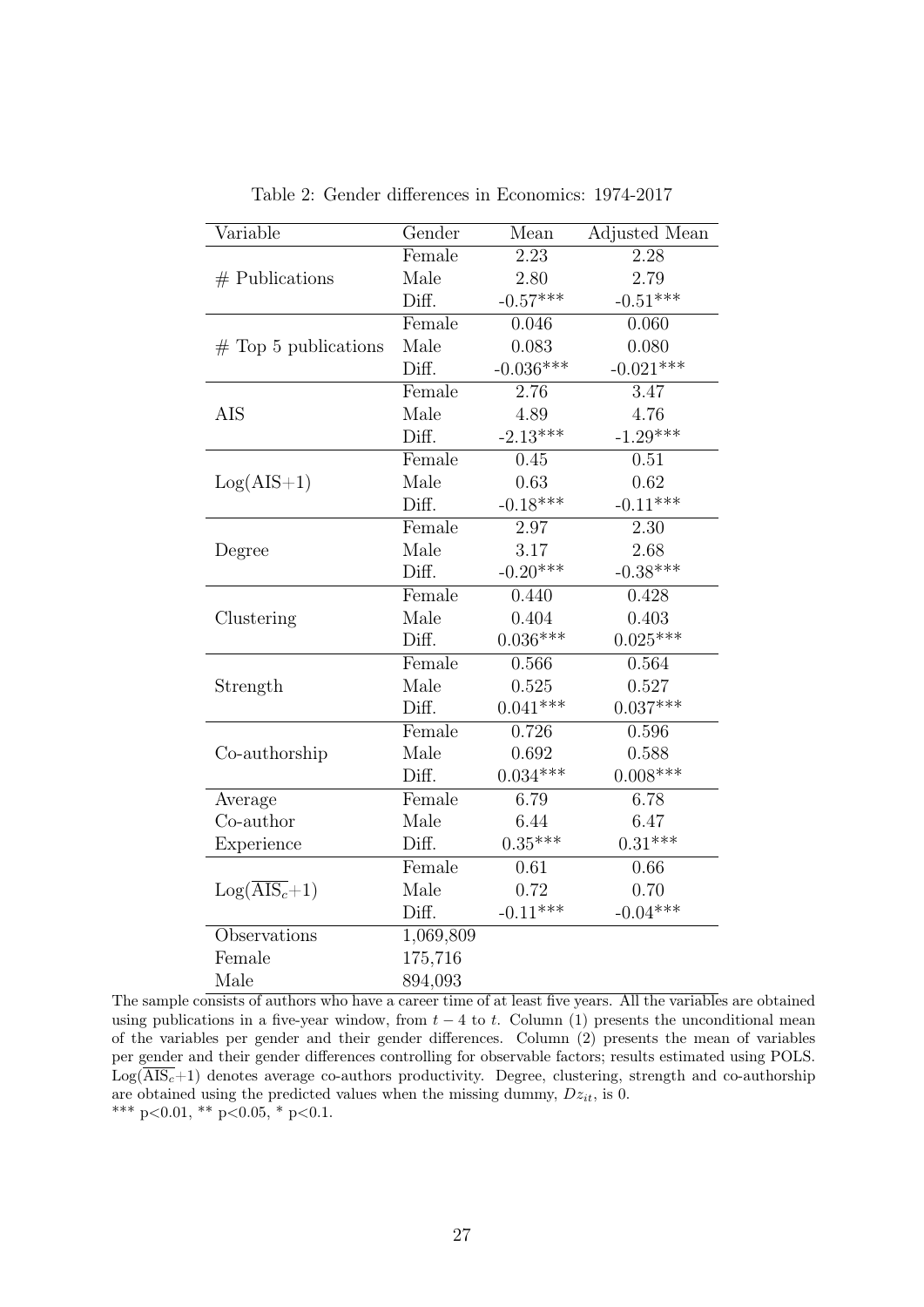<span id="page-28-0"></span>

 $\rightarrow$ 1980 1985 1990 1995 2000 2005 2010 2015 Year Male ......... Female  $(Female$ (e) Research Output (AIS)



(f) Changes in Gender Gap of Research Output (AIS) (adjusted)

Note: The left plots present average research output for men, women and their difference, over time. The right plots show the coefficients and 95% confidence intervals of the interaction terms between year dummies and the female dummy added to the output model (1a) estimated using POLS, the base year is 1980. The (adjusted) gender gaps in number of papers, number of top 5 papers and research output (AIS) in the base year 1980 are -0.2, -0.1, and -2.9, respectively. The p-values, obtained using the of F-tests on the joint significant of all the interaction terms are: 0.000 in the number of papers model; 0.000 in the number of top 5 papers model; 0.000 in the research output (AIS) model.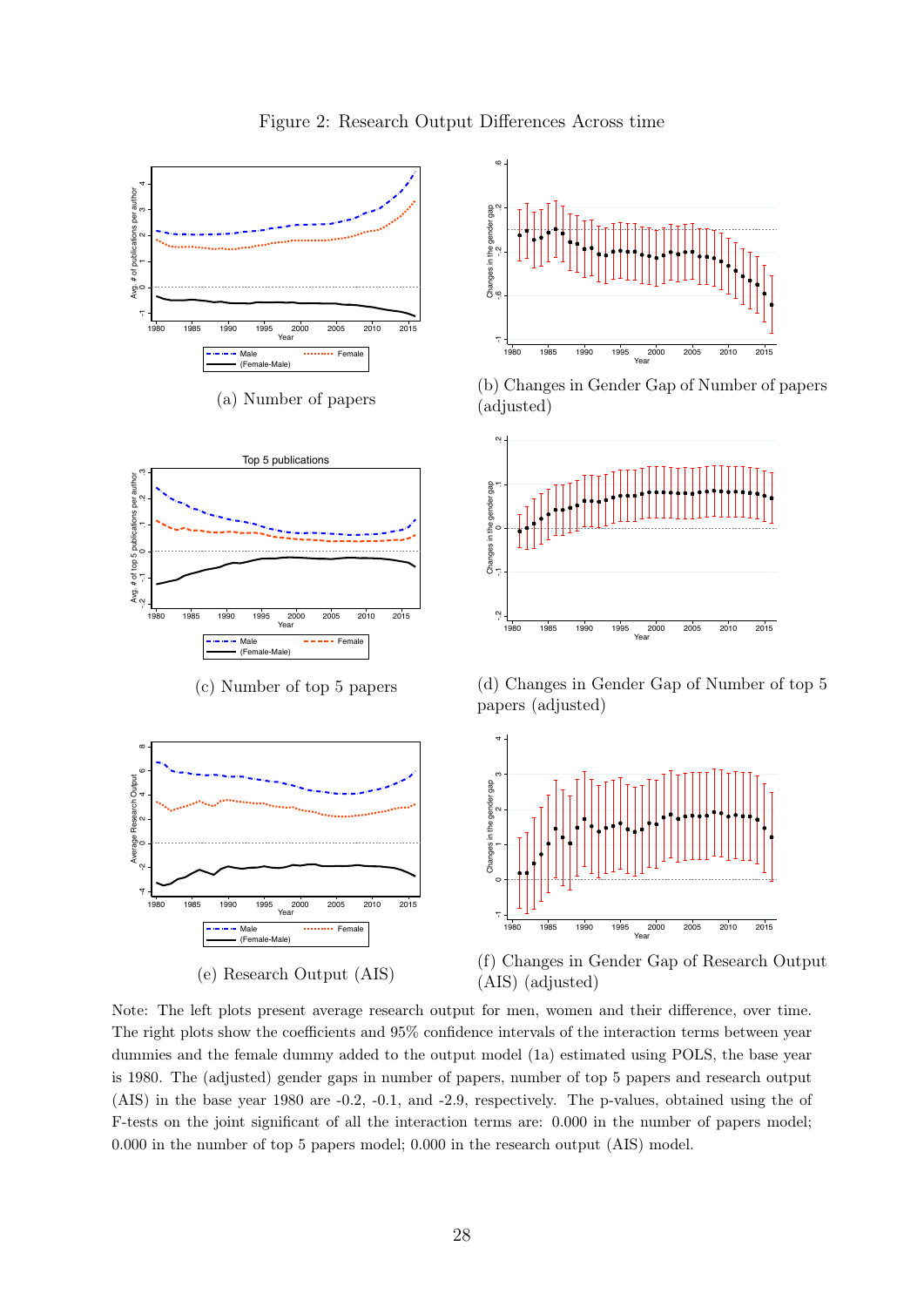<span id="page-29-0"></span>

Figure 3: Network Differences Across time

(e) Strength

(f) Changes in the Gender Gap of Strength (adjusted)

Note: The left plots present average network characteristic for men, women and their difference, over time. The right plots show the coefficients and 95% confidence intervals of the interaction terms between year dummies and the female dummy added to the network model (1b) estimated using POLS, the base year is 1980. The gender gaps in degree, strength and clustering in the base year 1980 are -0.06, 0.01, and 0.02, respectively. The p-values, obtained using the of F-tests on the joint significant of all the interaction terms are: 0.000 in the degree; 0.000 in the strength model; 0.000 in the clustering model.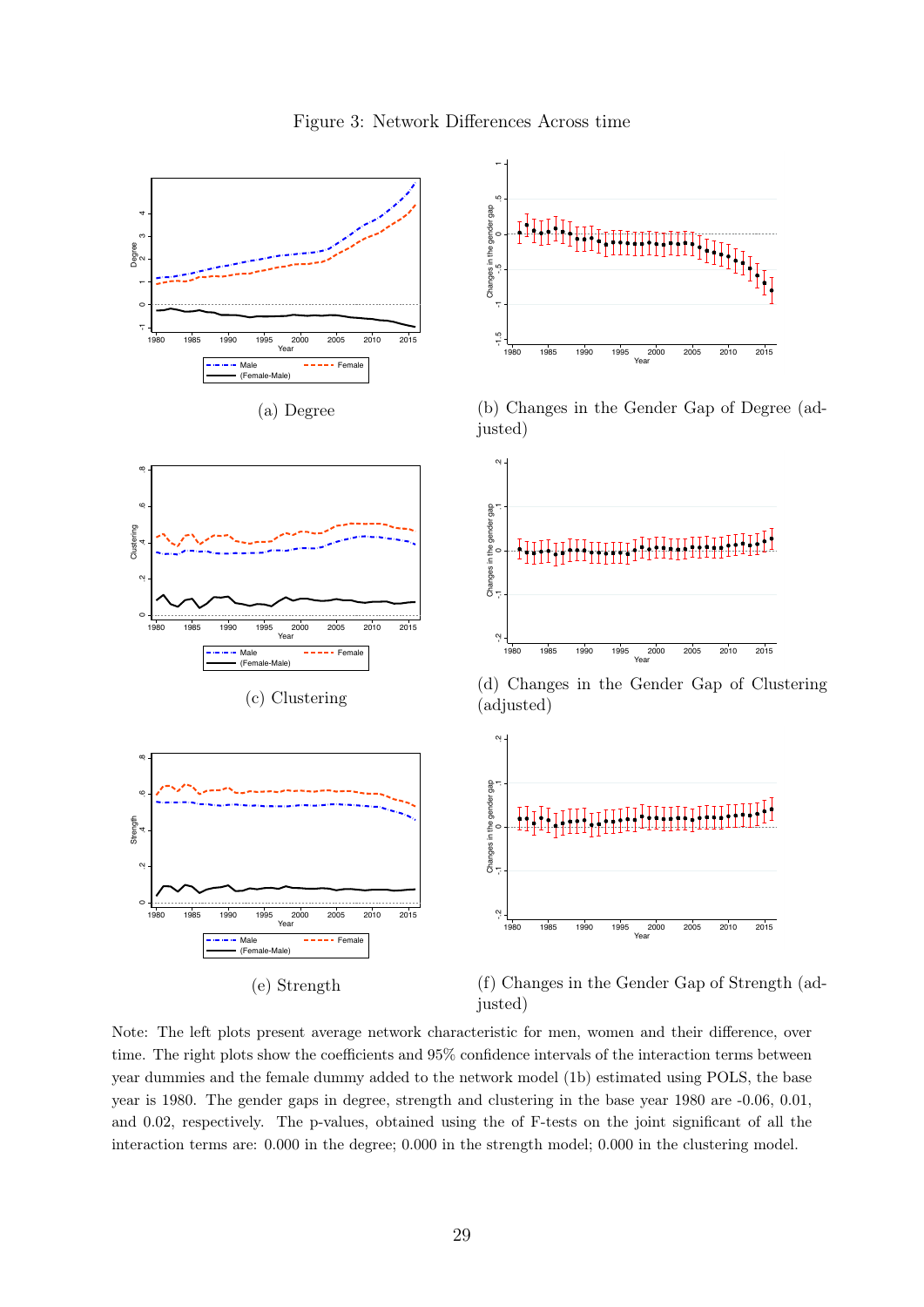<span id="page-30-0"></span>

|                                                                                                                                                                            |             |             |                      |               |                 | Dependent Variable: Recent $\#$ of Top 5 publications |                 |                                   |                                                                                                         |             |
|----------------------------------------------------------------------------------------------------------------------------------------------------------------------------|-------------|-------------|----------------------|---------------|-----------------|-------------------------------------------------------|-----------------|-----------------------------------|---------------------------------------------------------------------------------------------------------|-------------|
|                                                                                                                                                                            |             | $\odot$     | $\widetilde{\omega}$ | $\widehat{4}$ | $\widetilde{5}$ | $\widehat{6}$                                         | $\widetilde{C}$ | $\overset{\text{\it 8}}{_{\sim}}$ | $\bigcirc$                                                                                              | (10)        |
| Female                                                                                                                                                                     | $-0.021***$ | $-0.015***$ | $-0.015***$          | $-0.013***$   | $-0.020***$     | $-0.014***$                                           | $-0.020***$     | $-0.015***$                       | $-0.013***$                                                                                             | $-0.012***$ |
|                                                                                                                                                                            | (0.003)     | (0.002)     | (0.003)              | (0.002)       | (0.003)         | (0.002)                                               | (0.003)         | (0.002)                           | (0.003)                                                                                                 | (0.002)     |
| $Degree_{t-5}$                                                                                                                                                             |             |             | $***$<br>0.028       | $0.010***$    |                 |                                                       |                 |                                   | $0.030***$                                                                                              | $0.011***$  |
|                                                                                                                                                                            |             |             | (0.002)              | (0.001)       |                 |                                                       |                 |                                   | (0.002)                                                                                                 | (0.001)     |
| Strength $_{t-5}$                                                                                                                                                          |             |             |                      |               | $-0.059***$     | $-0.052***$                                           |                 |                                   | $-0.060***$                                                                                             | $-0.052***$ |
|                                                                                                                                                                            |             |             |                      |               | (0.003)         | (0.002)                                               |                 |                                   | (0.003)                                                                                                 | (0.002)     |
| $Clustering_{t-5}$                                                                                                                                                         |             |             |                      |               |                 |                                                       | $-0.028***$     | $-0.029***$                       | $-0.028***$                                                                                             | $-0.012***$ |
|                                                                                                                                                                            |             |             |                      |               |                 |                                                       | (0.003)         | (0.003)                           | (0.004)                                                                                                 | (0.003)     |
| Past $# top 5$ publications                                                                                                                                                |             | $0.169***$  |                      | $0.165***$    |                 | $0.168***$                                            |                 | $0.168***$                        |                                                                                                         | $0.164***$  |
|                                                                                                                                                                            |             | (0.006)     |                      | (0.005)       |                 | (0.006)                                               |                 | (0.006)                           |                                                                                                         | (0.005)     |
| Observations                                                                                                                                                               | 1,069,809   | 1,069,809   | 809<br>1,069,        | 1,069,809     | 1,069,809       | 1,069,809                                             | 1,069,809       | 1,069,809                         | 1,069,809                                                                                               | 1,069,809   |
| R-squared                                                                                                                                                                  | 0.044       | 0.225       | 0.062                | 0.227         | 0.045           | 0.226                                                 | 0.044           | 0.225                             | 0.064                                                                                                   | 0.228       |
| $Test: Female(1) = Female(-)$                                                                                                                                              |             | 18(0.00)    | $\odot$<br>123(0,    | 32(0.00)      | 78(0.00)        | 23(0.00)                                              | 34(0.00)        | 20(0.00                           | 150(0.00)                                                                                               | 40(0.00)    |
| $Test: Female(2) = Female(-)$                                                                                                                                              |             |             | 74)<br>0.11(         | 80(0.00)      | 13(0.00)        | 84(0.00)                                              | 16(0.00)        | 35(0.00)                          | 2.17(0.14)                                                                                              | 120(0.00)   |
| Career-time FE                                                                                                                                                             |             |             |                      |               |                 |                                                       |                 |                                   |                                                                                                         |             |
| $Year$ FE                                                                                                                                                                  |             |             |                      |               |                 |                                                       |                 |                                   |                                                                                                         |             |
| JEL codes shares                                                                                                                                                           |             |             |                      |               |                 |                                                       |                 |                                   |                                                                                                         |             |
| The sample consists of authors who have a career time of at least five years. Results estimated using POLS models. The dependent variable, recent number of top 5          |             |             |                      |               |                 |                                                       |                 |                                   |                                                                                                         |             |
| publications, is accumulated number of top 5 publications from $t-4$ to t. Past $\#$ top 5 publications is the accumulated number of top 5 publications from the first     |             |             |                      |               |                 |                                                       |                 |                                   |                                                                                                         |             |
| publication of the author to $t-5$ . All the network variables are obtained using links from $t-9$ to $t-5$ . Missing lagged networks and past $\#$ top 5 publications are |             |             |                      |               |                 |                                                       |                 |                                   |                                                                                                         |             |
| replaced by 0. Test: Female(1)=Female(3) is the t-statistic and p-value in parenthesis on the difference between the female coefficient obtained in column (1) and the     |             |             |                      |               |                 |                                                       |                 |                                   |                                                                                                         |             |
| female coefficient obtained in column (3). Test: Female(2)=Female(3)                                                                                                       |             |             |                      |               |                 |                                                       |                 |                                   | is the t-statistic and p-value in parenthesis on the difference between the female coefficient obtained |             |

in column (2) and the female coefficient obtained in column (3). Clustered standard errors at the author level in parentheses. \*\*\* p<0.01, \*\* p<0.05, \* p<0.1

in column (2) and the female coefficient obtained in column (3). Clustered standard errors at the author level in parentheses. \*\*\*  $p < 0.01$ , \*\*  $p < 0.05$ , \*  $p < 0.1$ 

Table 3: Gender, Networks and  $\#$  of Top 5 publications Table 3: Gender, Networks and  $\#$  of Top 5 publications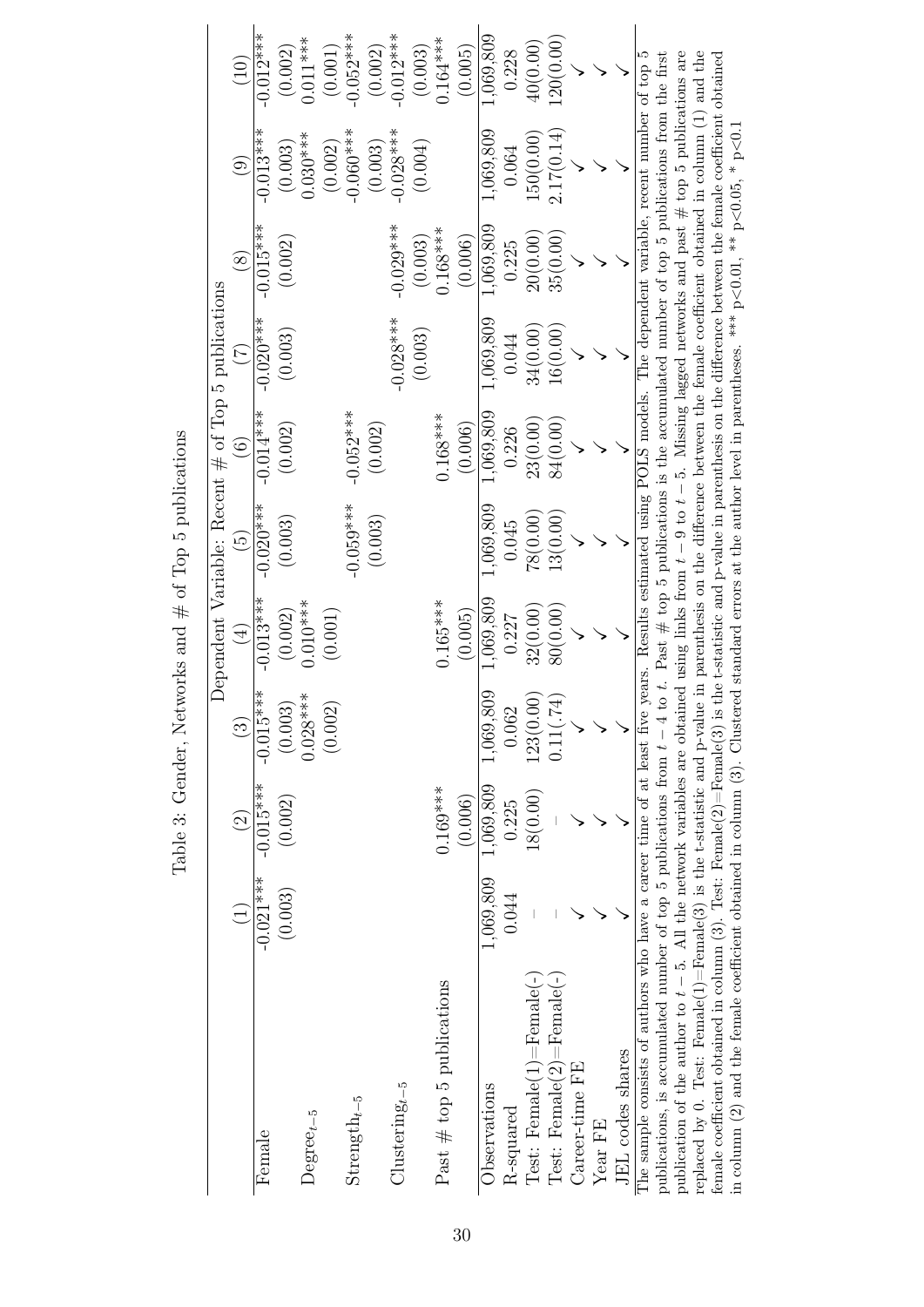<span id="page-31-0"></span>

|                                                                                                                                                                         |                 |                    |               |               |                          | Dependent Variable: Recent output |             |                                                                                            |                        |             |
|-------------------------------------------------------------------------------------------------------------------------------------------------------------------------|-----------------|--------------------|---------------|---------------|--------------------------|-----------------------------------|-------------|--------------------------------------------------------------------------------------------|------------------------|-------------|
|                                                                                                                                                                         | $\widehat{\Xi}$ | $\widehat{\Omega}$ | $\widehat{3}$ | $\widehat{A}$ | $\widetilde{\mathbb{G}}$ | $\widehat{\odot}$                 |             | $\circledS$                                                                                | $\widehat{\mathbf{e}}$ | (10)        |
| Female                                                                                                                                                                  | $-0.106***$     | $-0.062***$        | $-0.080***$   | $-0.056***$   | $-0.103***$              | $-0.058***$                       | $-0.105***$ | $-0.061***$                                                                                | $-0.074***$            | $-0.051***$ |
|                                                                                                                                                                         | (0.008)         | (0.005)            | (0.007)       | (0.005)       | (0.008)                  | (0.005)                           | (0.008)     | (0.005)                                                                                    | (0.007)                | (0.005)     |
| $Degree_{t-5}$                                                                                                                                                          |                 |                    | $0.117***$    | $0.038***$    |                          |                                   |             |                                                                                            | $0.125***$             | $0.041***$  |
|                                                                                                                                                                         |                 |                    | (0.002)       | (0.001)       |                          |                                   |             |                                                                                            | (0.002)                | (0.001)     |
| $Strength_{t-5}$                                                                                                                                                        |                 |                    |               |               | $-0.208***$              | $-0.209***$                       |             |                                                                                            | $-0.227***$            | $-0.214***$ |
|                                                                                                                                                                         |                 |                    |               |               | (0.006)                  | (0.005)                           |             |                                                                                            | (0.007)                | (0.005)     |
| $Clusteringt-5$                                                                                                                                                         |                 |                    |               |               |                          |                                   | $-0.071***$ | $-0.112***$                                                                                | $-0.088***$            | $-0.037***$ |
|                                                                                                                                                                         |                 |                    |               |               |                          |                                   | (0.007)     | (0.006)                                                                                    | (0.008)                | (0.006)     |
| Past Output                                                                                                                                                             |                 | $0.451***$         |               | $0.429***$    |                          | $0.451***$                        |             | $0.452***$                                                                                 |                        | $0.427***$  |
|                                                                                                                                                                         |                 | (0.003)            |               | (0.003)       |                          | (0.003)                           |             | (0.003)                                                                                    |                        | (0.003)     |
| Observations                                                                                                                                                            | 1,069,809       | 1,069,809          | 1,069,809     | 1,069,809     | 1,069,809                | 1,069,809                         | 1,069,809   | 1,069,809                                                                                  | 1,069,809              | 1,069,809   |
| <b>R-squared</b>                                                                                                                                                        | 0.203           | 0.439              | 0.255         | 0.444         | 0.206                    | 0.442                             | 0.204       | 0.440                                                                                      | 0.261                  | 0.448       |
| $Test: \text{ Female}(1) = \text{Female}(-)$                                                                                                                            |                 | 84(.00)            | 271(.00)      | 111(.00)      | 91(.00)                  | (00)26                            | 36(.00)     | (00)88                                                                                     | 360(.00)               | (30(0.00))  |
| $Test: \text{ Female}(2) = \text{Female}(-)$                                                                                                                            |                 |                    | 16(.00)       | 147(.00)      | 72(.00)                  | 99(.00)                           | 81(.00)     | 39(.00)                                                                                    | 8(.01)                 | 253(.00)    |
| Career-time FE                                                                                                                                                          |                 |                    |               |               |                          |                                   |             |                                                                                            |                        |             |
| $Year$ FE                                                                                                                                                               |                 |                    |               |               |                          |                                   |             |                                                                                            |                        |             |
| JEL codes shares                                                                                                                                                        |                 |                    |               |               |                          |                                   |             |                                                                                            |                        |             |
| The sample consists of authors who have a career time of at least five years. Results estimated using POLS models. The dependent variable, recent output, is            |                 |                    |               |               |                          |                                   |             |                                                                                            |                        |             |
| accumulated output in logs plus one from $t - 4$ to $t$ . Past Output is                                                                                                |                 |                    |               |               |                          |                                   |             | the accumulated output from the first publication of the author in logs to $t-5$ . All the |                        |             |
| network variables are obtained using links from $t-9$ to $t-5$ . Missing lagged networks and past output are replaced by 0. Test: Female(1)=Female(3) is the            |                 |                    |               |               |                          |                                   |             |                                                                                            |                        |             |
| t-statistic and p-value in parenthesis on the difference between the female coefficient obtained in column (1) and the female coefficient obtained in column (3). Test: |                 |                    |               |               |                          |                                   |             |                                                                                            |                        |             |
| Female(2)=Female(3) is the t-statistic and p-value in parenthesis on the difference between the female coefficient obtained in column (2) and the female coefficient    |                 |                    |               |               |                          |                                   |             |                                                                                            |                        |             |
| obtained in column (3). Clustered standard errors at the author level in parentheses. *** $p<0.01$ , ** $p<0.06$ , * $p<0.1$                                            |                 |                    |               |               |                          |                                   |             |                                                                                            |                        |             |

obtained in column (3). Clustered standard errors at the author level in parentheses. \*\*\* p<0.01, \*\* p<0.05, \* p<0.1

Table 4: Gender, Networks and Output (AIS index) Table 4: Gender, Networks and Output (AIS index)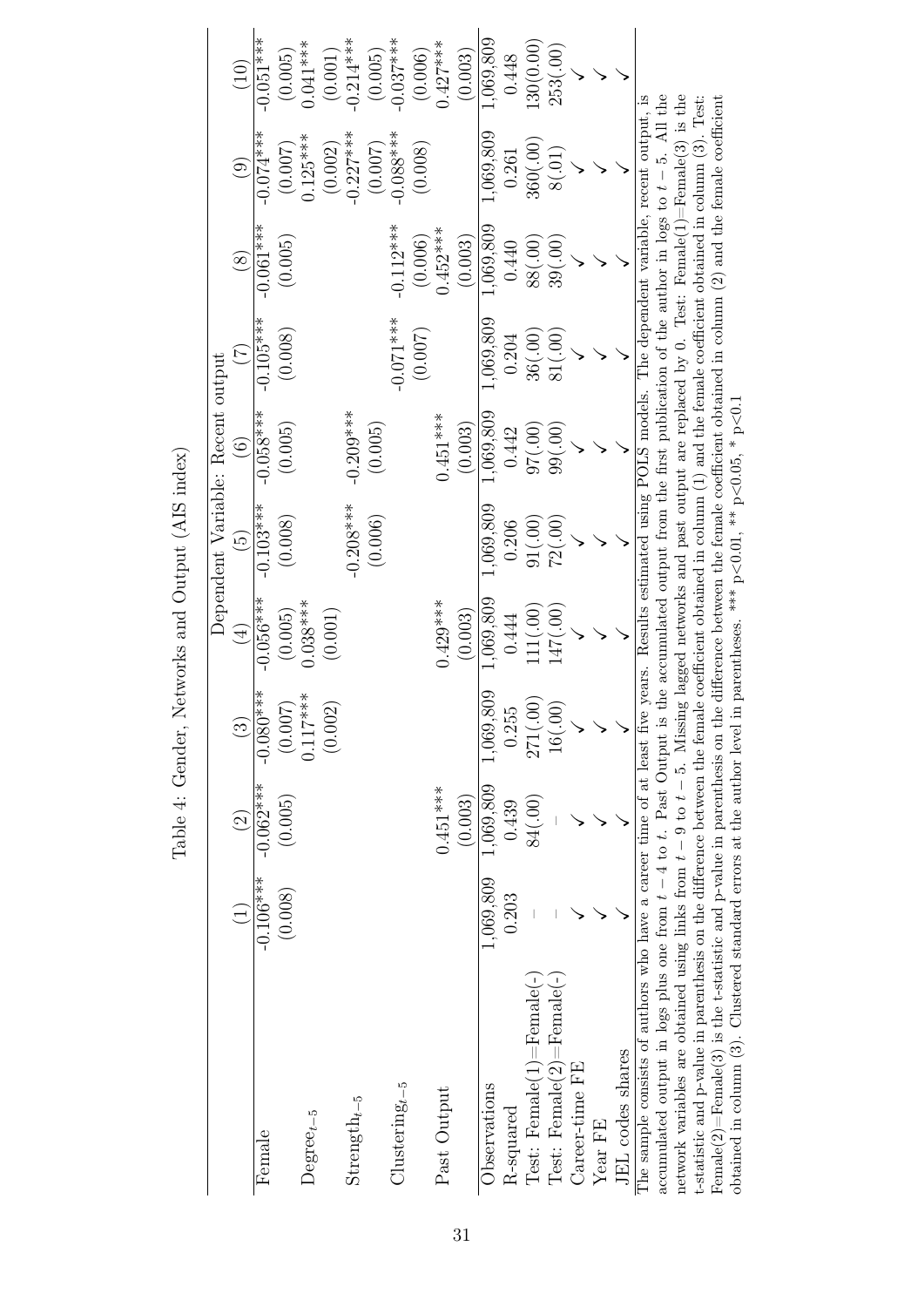| ;<br>;<br>;<br>$\zeta$<br>)<br>֧ׅ֧ׅ֧֧ׅ֧֧ׅ֧ׅ֧֧ׅ֧ׅ֧֧ׅ֧ׅ֧ׅ֧ׅ֧֛֚֚֚֚֚֚֚֚֚֚֚֚֚֚֚֚֚֡֜֓֜֓֓֜֓֓֜֓֜֓֓֜֓֜֓֜֜֜֜                                       |
|------------------------------------------------------------------------------------------------------------------------------------------|
| ;<br>(                                                                                                                                   |
| S Contractor                                                                                                                             |
| ֧֧֧֧֧֧֧֦֧֦֧֧֧֧֧֧֧֧֧֧֧֧֧֧֛֛֚֚֚֚֚֚֚֚֚֚֚֚֚֚֚֚֚֚֚֚֚֚֚֚֚֝֓֝֓֝֓֝֬֝֓֝֬֝֬֝֬֝֬֝֬֝֬֝֬֝֬֝֬֝֬֝֬֝֬֝֬֝֬<br>֧֧֧֧֧֧֧֧֧֧֧֛֧֧֧֛֛֛֧֛֚֚֚֚֚֝֝֩֩֩֩֜֝<br>ı<br>Ì |
|                                                                                                                                          |
| .<br>.<br>.<br>ì<br>.<br>Contains and the contains of<br>$\frac{1}{2}$<br>ี่เ<br>֖֖֖֚֚֚֚֚֚֡֞<br>֧֖ׅ֚֚֚֚֚֚֚֚֚֚֚֚֚֚֚֚֚֚֚֚֚֚֝֝֟֟֩           |
| $\sim$ $\sim$ $\sim$ $\sim$ $\sim$<br>i.<br>ו<br>ג<br>$\overline{ }$                                                                     |
| ĺ                                                                                                                                        |

<span id="page-32-0"></span>

|                                                                                                                                                                                                                                                                                                                            |               |                    | Dependent Variable: Recent output |             |                 |             |                           |                          |
|----------------------------------------------------------------------------------------------------------------------------------------------------------------------------------------------------------------------------------------------------------------------------------------------------------------------------|---------------|--------------------|-----------------------------------|-------------|-----------------|-------------|---------------------------|--------------------------|
|                                                                                                                                                                                                                                                                                                                            | $\widehat{L}$ | $\widehat{\Omega}$ | $\widehat{\mathfrak{S}}$          | $\bigoplus$ | $\widetilde{5}$ | $\odot$     | $\widetilde{\mathcal{L}}$ | $\circledS$              |
| $\rm Female$                                                                                                                                                                                                                                                                                                               | $-0.089***$   | $-0.064***$        | $-0.110***$                       | $-0.063***$ | $-0.087***$     | $-0.062***$ | $-0.071$ ***              | $-0.054***$              |
|                                                                                                                                                                                                                                                                                                                            | (0.006)       | (0.005)            | (0.007)                           | (0.005)     | (0.006)         | (0.005)     | (0.005)                   | (0.004)                  |
| Avg. co-authors' $Output_{t-5}$                                                                                                                                                                                                                                                                                            | $0.450***$    | $0.211***$         |                                   |             | $0.469***$      | $0.233***$  | $0.433***$                | $0.226***$               |
|                                                                                                                                                                                                                                                                                                                            | (0.003)       | (0.003)            |                                   |             | (0.004)         | (0.003)     | (0.003)                   | (0.003)                  |
| Avg. $co$ -authors' Experience <sub>t-5</sub>                                                                                                                                                                                                                                                                              |               |                    | $0.029***$                        | $0.004***$  | $-0.007$ ***    | $-0.009***$ | $-0.002***$               | $-0.004***$              |
|                                                                                                                                                                                                                                                                                                                            |               |                    | (0.000)                           | (0.000)     | (0.000)         | (0.000)     | (0.000)                   | (0.000)                  |
| $Degree_{t-5}$                                                                                                                                                                                                                                                                                                             |               |                    |                                   |             |                 |             | $0.052***$                | $0.026***$               |
|                                                                                                                                                                                                                                                                                                                            |               |                    |                                   |             |                 |             | (0.001)                   | $(0.001)$<br>$-0.269***$ |
| $\text{Streamgth}_{t-5}$                                                                                                                                                                                                                                                                                                   |               |                    |                                   |             |                 |             | $-0.382***$               |                          |
|                                                                                                                                                                                                                                                                                                                            |               |                    |                                   |             |                 |             | (0.007)                   | (0.006)                  |
| $Clustering_{t-5}$                                                                                                                                                                                                                                                                                                         |               |                    |                                   |             |                 |             | $-0.089***$               | $-0.050***$              |
|                                                                                                                                                                                                                                                                                                                            |               |                    |                                   |             |                 |             | (0.007)                   | $(0.006)$<br>$0.324***$  |
| Past output                                                                                                                                                                                                                                                                                                                |               | $0.341***$         |                                   | $0.445***$  |                 | $0.342***$  |                           |                          |
|                                                                                                                                                                                                                                                                                                                            |               | (0.003)            |                                   | (0.003)     |                 | (0.003)     |                           | (0.003)                  |
| Observations                                                                                                                                                                                                                                                                                                               | 1,069,809     | ,069,809           | 1,069,809                         | ,069,809    | 1,069,809       | 1,069,809   | 1,069,809                 | 1,069,809                |
| <b>R-squared</b>                                                                                                                                                                                                                                                                                                           | 0.378         | 0.464              | 0.230                             | 0.440       | 0.380           | 0.466       | 0.399                     | 0.473                    |
| Test: Female(1) Table $4 =$ Female(-)                                                                                                                                                                                                                                                                                      | 26(0.00)      | 72(0.00)           | 12(0.00)                          | 80(0.00)    | 32(0.00)        | 79(0.00)    | 98(0.00)                  | 109(0.00)                |
| Test: Female(2) Table $4 =$ Female(-                                                                                                                                                                                                                                                                                       | 63(0.00)      | 6(0.01)            | (13(0.00))                        | 45(0.00)    | 55(0.00)        | 0.21(0.65)  | 7(0.01)                   | 29(0.00)                 |
| Career-time FE                                                                                                                                                                                                                                                                                                             |               |                    |                                   |             |                 |             |                           |                          |
| Year FE                                                                                                                                                                                                                                                                                                                    |               |                    |                                   |             |                 |             |                           |                          |
| JEL codes shares                                                                                                                                                                                                                                                                                                           |               |                    |                                   |             |                 |             |                           |                          |
| is accumulated output in logs plus one from $t-4$ to t. Past Output is the accumulated output from the first publication of the author in logs to $t-5$ . All<br>The sample consists of authors who have a career time of at least five years. Results estimated using POLS models. The dependent variable, recent output, |               |                    |                                   |             |                 |             |                           |                          |
| the co-authors characteristics and network variables are obtained using links from $t-9$ to $t-5$ . Test: Female $(1)$ Table $4=$ Female $(1)$ is the t-statistic and                                                                                                                                                      |               |                    |                                   |             |                 |             |                           |                          |
| p-value in parenthesis on the difference between the female coefficient obtained in column $(1)$ of Table 4 and the female coefficient obtained in column $(1)$ of                                                                                                                                                         |               |                    |                                   |             |                 |             |                           |                          |
| Table 5. Test: Female(2) Table $4=$ Female(1) is the t-statistic and p-value in parenthesis on the difference between the female coefficient obtained in column                                                                                                                                                            |               |                    |                                   |             |                 |             |                           |                          |

(2) of Table [4](#page-31-0) and the female coefficient obtained in column (1) of Table [5.](#page-32-0) Clustered standard errors at the author level in parentheses. \*\*\* p

 $p<0.05, * p$ 

 $\leq 0.1$ .

 $< 0.01,$  \*\*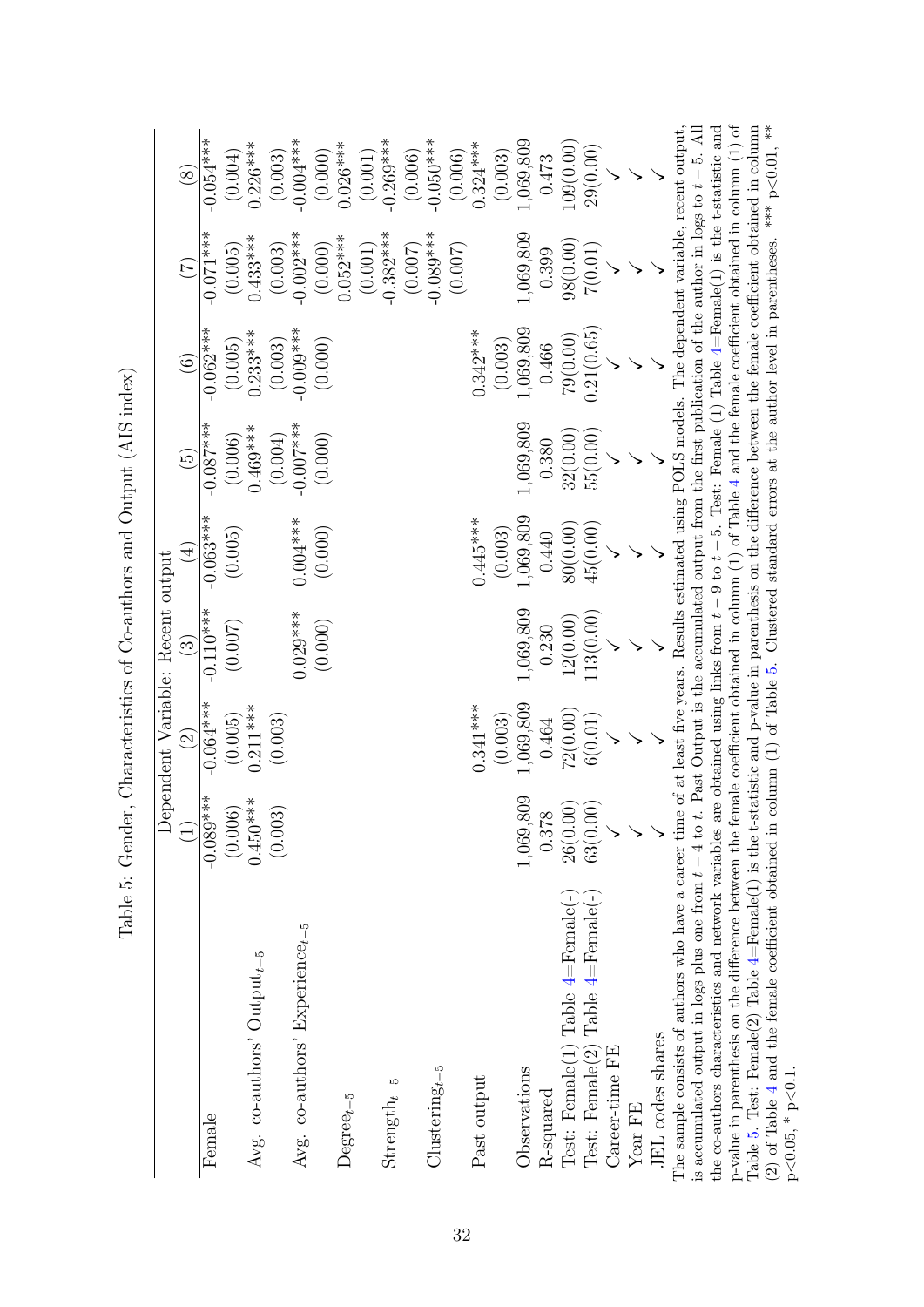<span id="page-33-0"></span>Table 6: Number of Journals, Authors and Papers, Sociological Abstracts, 1963-1999

|           | $\left(1\right)$ | $\left( 2\right)$ | $\left(3\right)$ | $\left(4\right)$ | $\left(5\right)$ | (6)  | $\left( 7\right)$         |
|-----------|------------------|-------------------|------------------|------------------|------------------|------|---------------------------|
|           |                  |                   |                  |                  |                  |      | $Average \# Publications$ |
| Year      | Journals         | Articles          | Women            | Men              | Women            | Men  | Diff.                     |
| 1965-1969 | 29               | 180               | 1345             | 8022             | 1.24             | 1.77 | $-0.53***$                |
| 1970-1974 | 438              | 11001             | 2635             | 13444            | 0.89             | 1.14 | $-0.25***$                |
| 1975-1979 | 884              | 28585             | 6952             | 23303            | 1.19             | 1.38 | $-0.19***$                |
| 1980-1984 | 949              | 28689             | 9681             | 26488            | 1.34             | 1.45 | $-0.11***$                |
| 1985-1989 | 1260             | 33121             | 12880            | 29202            | 1.12             | 1.18 | $-0.06***$                |
| 1990-1994 | 1599             | 56269             | 22000            | 38978            | 1.44             | 1.51 | $-0.07***$                |
| 1995-1999 | 1921             | 73178             | 33540            | 46684            | 2.07             | 2.24 | $-0.18***$                |
| 1963-1999 | 2865             | 231066            | 52711            | 92512            | 1.56             | 1.58 | $-0.02***$                |

Sample includes all articles published in Sociological Abstract from 1963 to 1999. Diff. is the difference between women's average number of papers and men's average number of papers.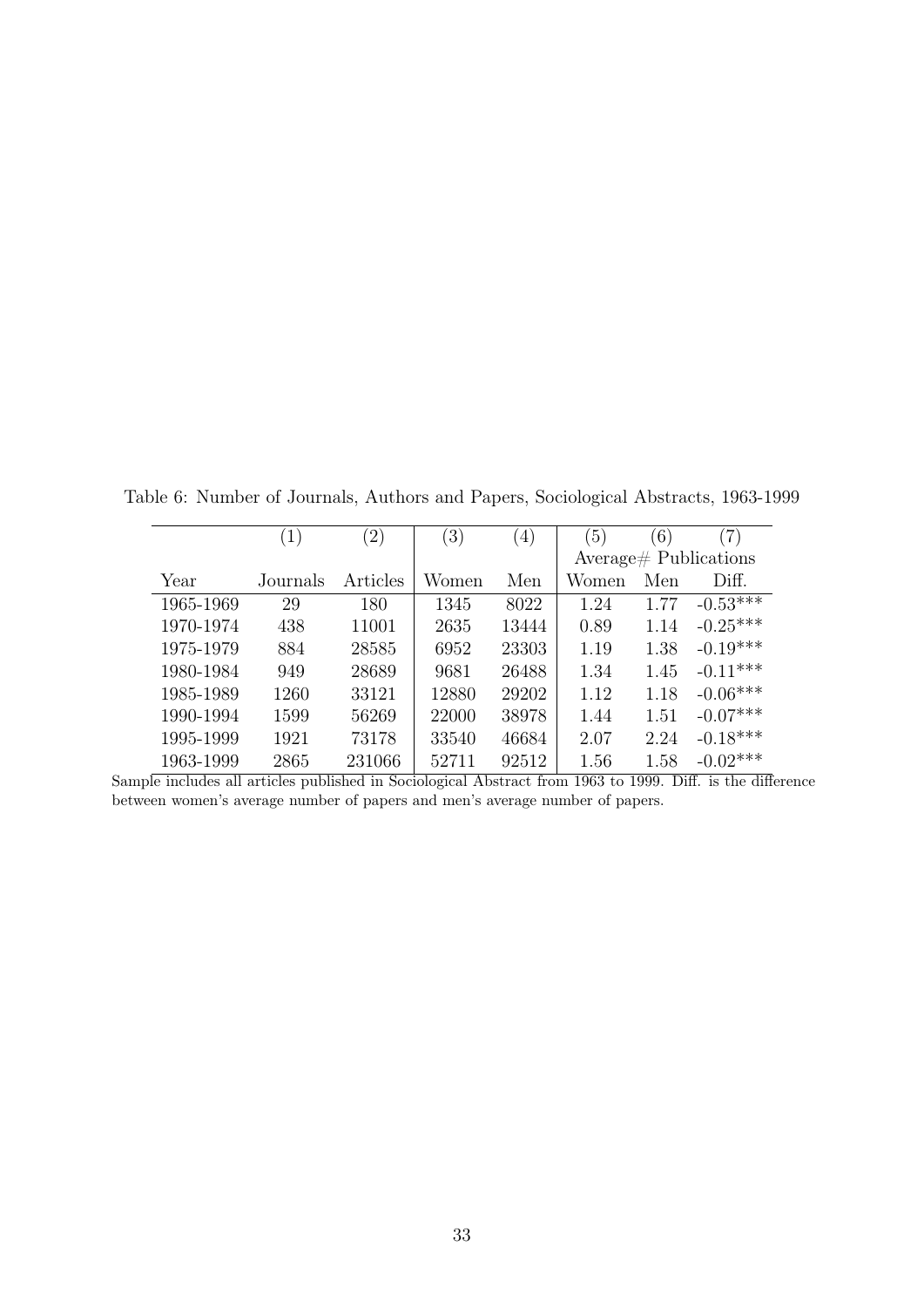| Variable                  | Gender  | Mean           | Adjusted Mean |
|---------------------------|---------|----------------|---------------|
|                           | Female  | 1.57           | 1.49          |
| $#$ Publications          | Male    | 1.57           | 1.60          |
|                           | Diff.   | $\overline{0}$ | $-0.11***$    |
|                           | Female  | 0.65           | 0.72          |
| SJR                       | Male    | 0.80           | 0.77          |
|                           | Diff.   | $-0.15***$     | $-0.05***$    |
|                           | Female  | 0.345          | 0.355         |
| $Log(SJR+1)$              | Male    | 0.371          | 0.368         |
|                           | Diff.   | $-0.027***$    | $-0.013***$   |
|                           | Female  | 1.77           | 1.64          |
| Degree                    | Male    | 1.94           | 1.79          |
|                           | Diff.   | $-0.17***$     | $-0.15***$    |
|                           | Female  | 0.681          | 0.658         |
| Clustering                | Male    | 0.654          | 0.646         |
|                           | Diff.   | $0.027***$     | $0.012***$    |
|                           | Female  | 0.756          | 0.733         |
| Strength                  | Male    | 0.725          | 0.718         |
|                           | Diff.   | $0.031***$     | $0.015***$    |
|                           | Female  | 0.626          | 0.570         |
| Co-authorship             | Male    | 0.557          | 0.580         |
|                           | Diff.   | $0.069***$     | $-0.010***$   |
| Average                   | Female  | 3.29           | 3.18          |
| Co-author                 | Male    | 2.92           | 2.96          |
| Experience                | Diff.   | $0.37***$      | $0.22***$     |
|                           | Female  | 0.238          | 0.257         |
| $Log(\overline{SJR_c}+1)$ | Male    | 0.258          | 0.252         |
|                           | Diff.   | $-0.020***$    | $0.005**$     |
| Observations              | 469,953 |                |               |
| Female                    | 116,382 |                |               |
| Male                      | 353,571 |                |               |

<span id="page-34-0"></span>Table 7: Gender differences, Sociological Abstracts, 1963-1999

The sample consists of authors who have a career time of at least five years. All the variables are obtained using publications in a five-year window, from  $t - 4$  to t. Column (1) presents the unconditional mean of the variables per gender and their gender differences. Column (2) presents the mean of variables per gender and their gender differences controlling for observable factors; results estimated using POLS. SJR denotes research output.  $Log(\overline{SJR_c}+1)$  denotes average co-author productivity. Degree, clustering, strength and co-authorship are obtained using the predicted values when the missing dummy,  $Dz_{it}$ , is 0. \*\*\*  $p<0.01$ , \*\*  $p<0.05$ , \*  $p<0.1$ .